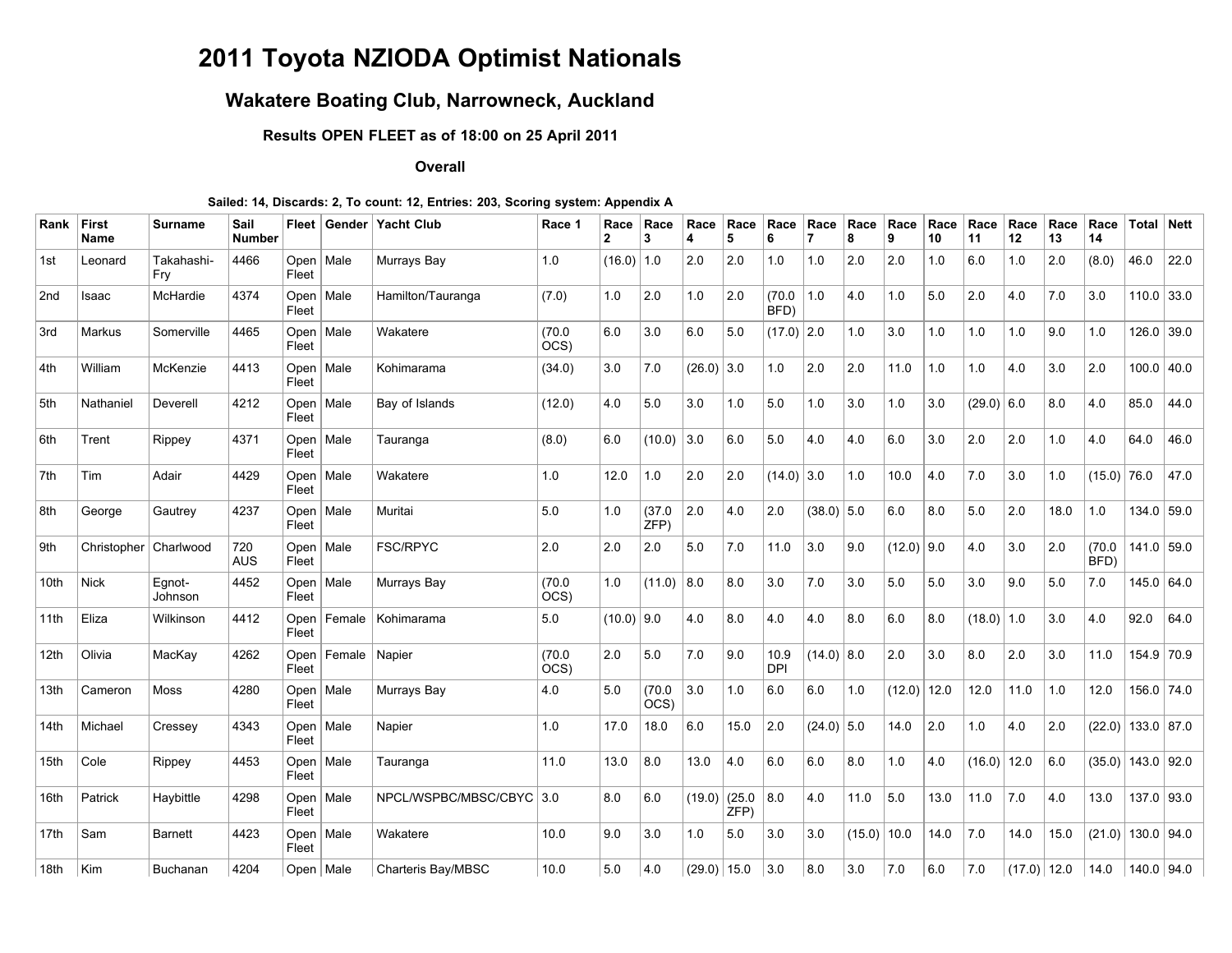|      |              |           |                   | Fleet                |             |                                   |                |               |                     |               |                |                   |              |        |                |                     |               |               |      |                |                      |               |
|------|--------------|-----------|-------------------|----------------------|-------------|-----------------------------------|----------------|---------------|---------------------|---------------|----------------|-------------------|--------------|--------|----------------|---------------------|---------------|---------------|------|----------------|----------------------|---------------|
| 19th | Alistair     | Young     | 565<br><b>AUS</b> | Open<br>Fleet        | Male        | <b>FSC/RPYC</b>                   | 2.0            | 7.0           | 4.0                 | 13.0          | 10.0           | (18.0)            | 14.0         | 10.0   | 3.0            | $(16.0)$ 6.0        |               | 8.0           | 10.0 | 12.0           | 133.0   99.0         |               |
| 20th | James        | McLennan  | 885<br>AUS        | Fleet                | Open   Male | <b>Black Rock/Sandringham</b>     | 8.0            | 7.0           | 6.0                 | 10.0          | 15.0<br>ZFP    | 16.0              | $(29.0)$ 5.0 |        | 13.0           | 6.0                 | $(18.0)$ 6.0  |               | 4.0  | 8.0            | 151.0 104.0          |               |
| 21st | Lola         | Stoodley  | 4401              | Open<br>Fleet        | Female      | Timaru                            | (70.0)<br>OCS) | 13.0          | 5.0                 | 9.0           | 3.0            | 1.0               | 10.0         | 15.0   | 4.0            | 15.0                | $(27.0)$ 11.0 |               | 17.0 | 3.0            | 203.0                | 106.0         |
| 22nd | Scott        | Inglis    | 4312              | Open<br>Fleet        | Male        | Lake Taupo/Napier                 | 14.0           | 18.0          | (34.0)<br>ZZFP)     | 1.0           | 20.0           | 2.0               | 9.0          | 7.0    | 11.0           | 2.0                 | 5.0           | 10.0          | 10.0 | (70.0)<br>BFD) | $213.0$ 109.0        |               |
| 23rd | Libby        | Porter    | 4294              | Open<br>Fleet        | Female      | Kohimarama                        | 6.0            | 12.0          | (28.0)              | (18.0)        | 18.0           | 14.0              | 11.0         | 6.0    | 9.0            | 7.0                 | 3.0           | 15.0          | 7.0  | 2.0            | 156.0 110.0          |               |
| 24th | Henry        | Gautrey   | 4229              | Open<br>Fleet        | Male        | Muritai                           | 14.0           | 8.0           | 4.0                 | 10.0          | (70.0)<br>BFD) | 12.0              | 7.0          | 17.0   | 7.0            | 7.0                 | 14.0          | 7.0           | 12.0 | (70.0<br>BFD)  | 259.0 119.0          |               |
| 25th | Alex         | Wotton    | 3886              | Open<br>Fleet        | Male        | Kohimarama                        | 6.0            | 4.0           | 10.0                | 14.0          | 13.0           | (22.0)            | 11.0         | (20.0) | 14.0           | 19.0                | 6.0           | 18.0          | 6.0  | 7.0            | 170.0 128.0          |               |
| 26th | Abby         | Goodwin   | 4362              | Open<br>Fleet        | Female      | Napier                            | 4.0            | 7.0           | (43.0)              | 16.0          | $(25.0)$ 15.0  |                   | 18.0         | 4.0    | 15.0           | 7.0                 | 4.0           | 17.0          | 9.0  | 13.0           | 197.0 129.0          |               |
| 27th | William      | Novak     | 4373              | Open  <br>Fleet      | Male        | Worser Bay                        | 3.0            | 10.0          | 10.0                | 10.0          | 7.0            | (29.0)            | 14.0         | 22.0   | 10.0           | (47.0)              | 14.0          | 9.0           | 20.0 | 1.0            | 206.0 130.0          |               |
| 28th | Jim          | Colley    | 612<br><b>AUS</b> | Open<br>Fleet        | Male        | Roval Prince Alfred Yacht<br>Club | (70.0)<br>OCS) | 11.0          | 1.0                 | 7.0           | 13.0           | 9.0               | 15.0         | 17.0   | 3.0            | 21.0                | $(22.0)$ 3.0  |               | 16.0 | 17.0           | 225.0 133.0          |               |
| 29th | Hamish       | Clark     | 4234              | Open<br>Fleet        | Male        | QCYC                              | 9.0            | 21.0          | 7.0                 | 4.0           |                | $(28.0)$ $(49.0)$ | 24.0         | 6.0    | 21.0           | 11.0                | 11.0          | 8.0           | 8.0  | 3.0            | 210.0 133.0          |               |
| 30th | Kyle         | O'Connell | 879<br><b>AUS</b> | Open<br>Fleet        | Male        | Southport Yacht Club              | (70.0)<br>OCS) | 17.0          | 13.0                | 8.0           | $(18.0)$ 6.0   |                   | 12.0         | 11.0   | 2.0            | 18.0                | 9.0           | 16.0          | 14.0 | 15.0           | 229.0 141.0          |               |
| 31st | Nia          | Jerwood   | 405<br><b>AUS</b> | Open<br>Fleet        | Female      | <b>FSC/RPYC</b>                   | (70.0)<br>OCS) | 3.0           | 7.0                 | 30.0          | 19.0           | 8.0               | 13.0         | 14.0   | $(35.0)$ 13.0  |                     | 15.0          | 9.0           | 5.0  | 7.0            | 248.0 143.0          |               |
| 32nd | James        | Jennings  | 4232              | Fleet                | Open   Male | Murrays Bay                       | 18.0           | 9.0           | 17.0                | (44.0)        | $(30.0)$ 9.0   |                   | 8.0          | 9.0    | 17.0           | 17.0                | 17.0          | 7.0           | 13.0 | 5.0            | 220.0 146.0          |               |
| 33rd | Zak          | Merton    | 4052              | Open<br>Fleet        | Male        | Tauranga                          | (70.0)<br>OCS) | (23.0)<br>ZFP | 2.0                 | 15.0          | 10.0           | 23.0              | 22.0         | 13.0   | 16.0           | 18.0                | 11.0          | 5.0           | 5.0  | 9.0            | 242.0 149.0          |               |
| 34th | Sam          | Simpson   | 4301              | Open<br>Fleet        | Male        | Kohimarama                        | (70.0)<br>OCS) | 8.0           | 22.0                | 17.0          | 9.0            | 22.0              | 13.0         | 11.0   | 11.0           | $(26.0)$ 8.0        |               | 16.0          | 10.0 | 5.0            | 248.0 152.0          |               |
| 35th | Sam          | Wallis    | 4337              | Open<br>Fleet        | Male        | Wakatere                          | 4.0            | 15.0          | 21.0                | (34.0)        | $(34.0)$ 8.0   |                   | 18.0         | 14.0   | 4.0            | 5.0                 | 18.0          | 12.0          | 18.0 | 20.0           | 225.0 157.0          |               |
| 36th | Dylan        | Mckinlay  | 4375              | Open<br>Fleet        | Male        | Tauranga                          | 9.0            | 18.0          | (27.0)              | 12.0          | 6.0            | $(35.0)$ 5.0      |              | 12.0   | 21.0           | 6.0                 | 10.0          | 24.0          | 19.0 | 15.0           | 219.0 157.0          |               |
| 37th | Klaus        | Lorenz    | 877<br><b>AUS</b> | Open<br>Fleet        | Male        | Whitsunday Sailing Club           | 13.0           | 3.0           | (70.0)<br>OCS)      | 9.0           | 6.0            | 11.0              | 38.0         | 10.0   | 14.0           | 18.0                | 13.0          | 16.0          | 7.0  | (70.0)<br>BFD) | 298.0 158.0          |               |
| 38th | Jeremy       | Mitchell  | 4411              | Fleet                | Open   Male | Murrays Bay                       | 15.0           | 2.0           | 16.0                | 15.0          | 25.0           | 9.0               | 21.0         | 9.0    |                | $(28.0)$ (32.0) 9.0 |               | 22.0          | 15.0 | 2.0            |                      | 220.0   160.0 |
| 39th | Chelsea      | Rees      | 4426              | Fleet                |             | Open   Female   Kohimarama        | 22.0           | 6.0           | 19.0                | $(29.0)$ 11.0 |                | 7.0               | 20.0         | 7.0    | 13.0           | 22.0                | 3.0           | $(23.0)$ 11.0 |      | 19.0           | $212.0$ 160.0        |               |
| 40th | Jack         | Rogers    | 4201              | Open   Male<br>Fleet |             | Murrays Bay                       | 9.0            |               | $(39.0)$ (50.0) 5.0 |               | 17.0           | 30.0              | 11.0         | 14.0   | 8.0            | 23.0                | 15.0          | 5.0           | 11.0 | 19.0           |                      | 256.0   167.0 |
| 41st | Cyril        | Fortin    | <b>96 FRA</b>     | Fleet                | Open   Male | SRC Noumea                        | 3.0            | 12.0          | (28.0)<br>ZFP)      | 18.0          | 12.0           | 24.0              | 20.0         | 21.0   | 9.0            | $(34.0)$ 21.0       |               | 11.0          | 11.0 | 6.0            |                      | $230.0$ 168.0 |
|      | 42nd   Aidan | Nicholas  | 4433              | Open   Male          |             | Wakatere                          | 10.0           | $(35.0)$ 13.0 |                     | 8.0           | 3.0            | 25.0              | 2.0          | 13.0   | $ 23.0\rangle$ | 26.0 22.0           |               | 20.0 4.0      |      |                | $(50.0)$ 254.0 169.0 |               |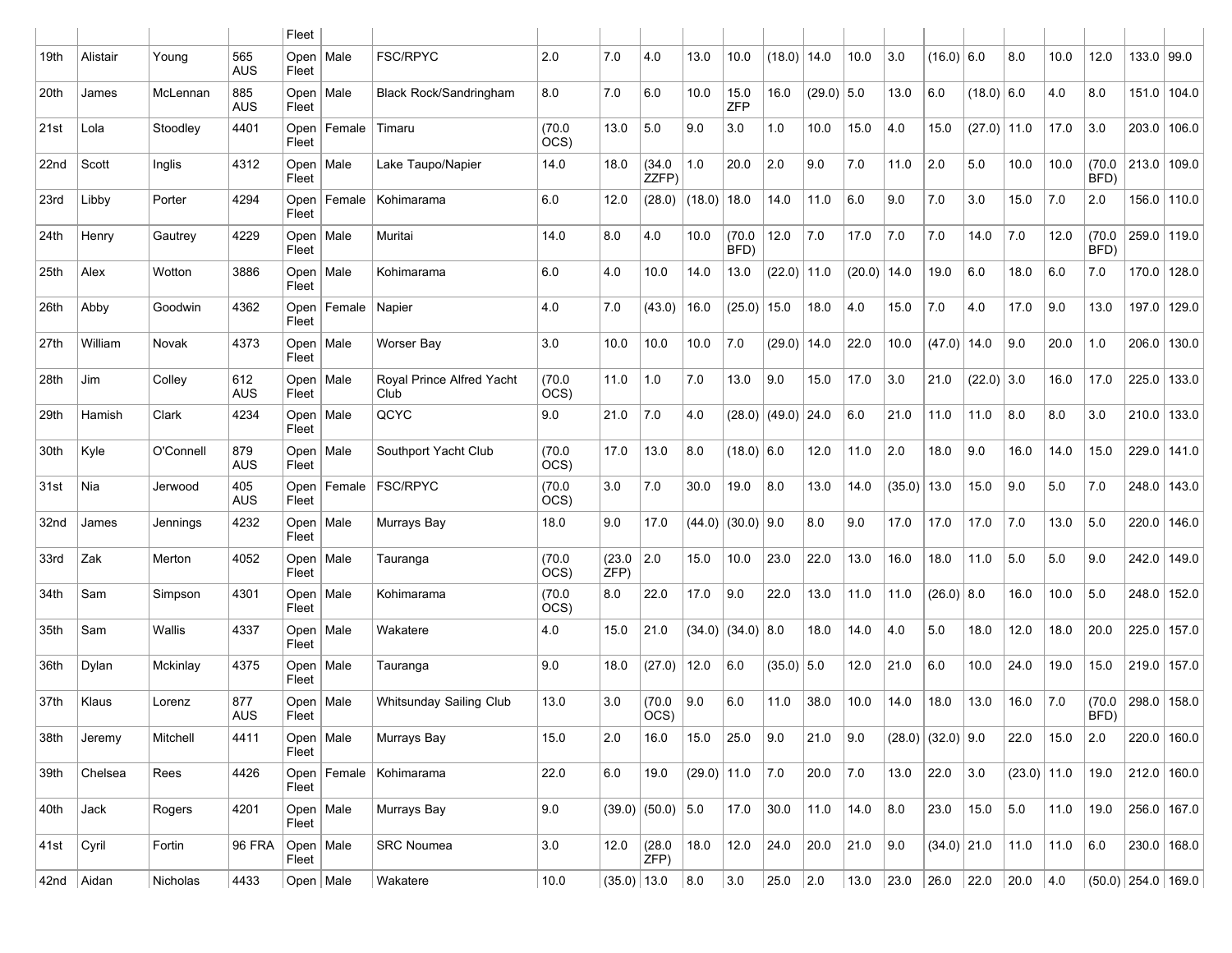|             |                |               |                      | Fleet                |                        |                               |                |                |                |                    |                        |                    |                |                 |                |                     |                        |                |              |                |               |       |
|-------------|----------------|---------------|----------------------|----------------------|------------------------|-------------------------------|----------------|----------------|----------------|--------------------|------------------------|--------------------|----------------|-----------------|----------------|---------------------|------------------------|----------------|--------------|----------------|---------------|-------|
| 43rd        | Min Gi         | So            | 4293                 | Open<br>Fleet        | Male                   | Torbay                        | (27.0)         | 11.0           | 11.0           | 15.0               | $(25.0)$ 20.0          |                    | 25.0           | 16.0            | 13.0           | 10.0                | 12.0                   | 19.0           | 9.0          | 11.0           | 224.0 172.0   |       |
| 44th        | Max            | Hayman        | 4300                 | Open<br>Fleet        | Male                   | Wakatere                      | (70.0)<br>OCS) | 15.0           | (69.0)<br>ZFP  | 19.0               | 12.0                   | 26.0               | 5.0            | 7.0             | 24.0           | 9.0                 | 5.0                    | 14.0           | 23.0         | 22.0           | 320.0 181.0   |       |
| 45th        | Matthew        | <b>Bindon</b> | 4330                 | Open<br>Fleet        | Male                   | Kerikeri                      | 6.0            | 33.0           | 22.0           | 21.0               | 15.0                   | 21.0               | 9.0            | 18.0            | 8.0            | 2.0                 | 2.0                    | 25.0           | (36.0)       | (70.0)<br>BFD) | 288.0 182.0   |       |
| 46th        | Emma           | French        | 4203                 | Open<br>Fleet        |                        | Female   Murrays Bay          | 30.0           | 29.0           | 15.0           | 23.0               | 7.0                    | 5.0                | 7.0            | 16.0            | 18.0           | (37.0)              | 10.0                   | 23.0           | $(37.0)$ 5.0 |                | 262.0 188.0   |       |
| 47th        | James          | Wilson        | 4424                 | Open<br>Fleet        | Male                   | Murrays Bay                   | (31.0)         | 24.0           | 23.0           | 11.0               | 5.0                    | 10.0               | 12.0           | (37.0)          | 16.0           | 12.0                | 15.0                   | 20.0           | 14.0         | 26.0           | 256.0         | 188.0 |
| 48th        | Daniel         | Cressey       | 4356                 | Open<br>Fleet        | Male                   | Napier                        | 2.0            | (58.0)         | (70.0)<br>OCS) | 22.0               | 23.0                   | 12.0               | 10.0           | 13.0            | 8.0            | 38.0                | 23.0                   | 25.0           | 6.0          | 9.0            | 319.0 191.0   |       |
| 49th        | <b>Travers</b> | Cole          | 4448                 | Open<br>Fleet        | Male                   | Charteris Bay                 | 18.0           | 5.0            | 15.0           | $(39.0)$ 27.0      |                        | 18.0               | 25.0           | 35.0            | $(42.0)$ 24.0  |                     | 13.0                   | 10.0           | 8.0          | 8.0            | 287.0 206.0   |       |
| 50th        | Kye            | Evans         | 934<br><b>AUS</b>    | Open<br>Fleet        | Male                   | <b>RQYS</b>                   | 12.0           | 16.0           | (34.0)         | 7.0                | (30.0)                 | 25.0               | 18.0           | 22.0            | 28.0           | 27.0                | 10.0                   | 14.0           | 23.0         | 9.0            | 275.0 211.0   |       |
| 51st        | Charlotte      | Porter        | 4348                 | Open<br>Fleet        |                        | Female   Kohimarama           | 8.0            | $(48.0)$ 20.0  |                | 12.0               | $(41.0)$ 16.0          |                    | 20.0           | 30.0            | 34.0           | 10.0                | 9.0                    | 23.0           | 13.0         | 23.0           | 307.0 218.0   |       |
| 52nd        | Anna           | Callinicos    | 4205                 | Open<br>Fleet        | Female   Napier        |                               | 20.0           | 14.0           | 28.0           | 22.0               | 19.0                   | 21.0               | 6.0            | 23.0            | 25.0           |                     | $(31.0)$ $(30.0)$ 19.0 |                | 16.0         | 6.0            | 280.0 219.0   |       |
| 53rd        | Callum         | Radford       | 3695                 | Open<br>Fleet        | Male                   | QCYC                          | 15.0           | 28.0           | 17.0           | 30.0               | (70.0)<br>BFD)         | 7.0                | 21.0           | 15.0            | 17.0           | $(44.0)$ 13.0       |                        | 13.0           | 30.0         | 13.0           | 333.0 219.0   |       |
| 54th        | Ellie          | Lane          | 4406                 | Open<br>Fleet        |                        | Female   Murrays Bay          | 15.0           | 10.0           | 33.0           | 26.0               | 9.0                    | 4.0                | $(36.0)$ 24.0  |                 | 22.0           | $(37.0)$ 12.0       |                        | 30.0           | 20.0         | 20.0           | 298.0 225.0   |       |
| 55th        | Charlotte      | de L'Isle     | 4416                 | Open<br>Fleet        |                        | Female   Murrays Bay          | 22.0           | 11.0           | (43.0)         | $(41.0)$ 11.0      |                        | 7.0                | 17.0           | 27.0            | 30.0           | 22.0                | 16.0                   | 25.0           | 24.0         | 17.0           | 313.0 229.0   |       |
| 56th        | Scott          | Webber        | 4314                 | Open<br>Fleet        | Male                   | Kohimarama                    | 31.0           | 22.0           | 9.0            | 19.0<br><b>ZFP</b> | 12.0                   | 31.0               | 27.0           | 6.0             | (70.0)<br>BFD) | 16.0                | $(46.0)$ 21.0          |                | 18.0         | 22.0           | 350.0 234.0   |       |
| 57th        | Tiphaine       | Leroux        | 94 FRA               | Open<br>Fleet        |                        | Female   SRC Noumea           | 16.0           | 20.0           | 9.0            | $(40.0)$ (36.0)    | ZFP                    | 17.0               | 32.0           | 23.0            | 30.0           | 25.0                | 23.0                   | 5.0            | 25.0         | 10.0           | $311.0$ 235.0 |       |
| 58th        | <b>Brooke</b>  | Wedgwood      | 4279                 | Open<br>Fleet        | Female   Napier        |                               | 12.0           | 19.0           | 12.0           | 33.0               | 17.0                   | (47.0)             | $(38.0)$ 32.0  |                 | 15.0           | 17.0                | 19.0                   | 24.0           | 19.0         | 18.0           | 322.0 237.0   |       |
| 59th        | Sam            | <b>Broome</b> | 4223                 | Open<br>Fleet        | Male                   | Napier                        | 13.0           | 18.0           | 13.0           |                    | $(47.0)$ $(53.0)$ 19.0 |                    | 17.0           | 24.0            | 7.0            | 37.0                | 27.0                   | 18.0           | 17.0         | 32.0           | 342.0 242.0   |       |
| 60th        | India          | Fitzgerald    | 4332                 | Open<br>Fleet        | Female                 | Wanaka                        | 23.0           | 20.0           | 15.0           | 16.0               | 8.0                    | 28.0               |                | $(31.0)$ (45.0) | 19.0           | 23.0                | 31.0                   | 13.0           | 26.0         | 23.0           | 321.0 245.0   |       |
| 61st        | Rory           | McCutcheon    | 4263                 | Open<br>Fleet        | Male                   | Wakatere                      | 11.0           | (70.0)<br>RAF) | 29.0           | 24.0               | 22.0                   | (42.0)             | 34.0           | 34.0            | 15.0           | 11.0                | 20.0                   | 10.0           | 16.0         | 21.0           | 359.0 247.0   |       |
| 62nd        | Ava            | Mannering     | 4216                 | Fleet                | Open   Female   Napier |                               | 5.0            | 14.0           | 25.0           | 13.0               | 21.0                   | $(38.0)$ 26.0      |                | 38.0            | 29.0           | 13.0                | 27.0                   | (70.0)<br>DNF) | 28.0         | 10.0           | $357.0$ 249.0 |       |
| 63rd        | Alastair       | Gifford       | 4428                 | Open   Male<br>Fleet |                        | QCYC                          | 20.0           | 4.0            | 3.0            | 51.0<br>ZFP        | 53.0<br>ZFP            | (70.0)<br>BFD)     | (70.0)<br>BFD) | 20.0            | 19.0           | 15.0                | 28.0                   | 19.0           | 12.0         | 6.0            | $390.0$ 250.0 |       |
| 64th        | Blake          | Woodfield     | 4359                 | Open   Male<br>Fleet |                        | LTYC/NSC                      | 26.0           | 25.0           | 22.0<br>ZFP    | 20.0               | 23.0                   | 21.0               | 15.0           | $(40.0)$ 26.0   |                | 14.0                | 17.0                   | $(28.0)$ 21.0  |              | 21.0           | $319.0$ 251.0 |       |
| 65th        | Elise          | Djenadi       | 842<br>TAH           | Open<br>Fleet        |                        | Female   Yacht Club De Tahiti | 7.0            | 30.0           | (70.0)<br>OCS) | 18.0               | 55.0                   | 46.0               | 23.0           | 22.0            | 9.0            | (70.0   8.0<br>BFD) |                        | 8.0            | 14.0         | 14.0           | 394.0 254.0   |       |
| 66th   Mael |                | Le Pen        | 98 FRA   Open   Male |                      |                        | CCV                           | 13.0           | 15.0           | 24.0           | 24.0               |                        | (43.0) (36.0) 30.0 |                | 12.0            | 17.0           | $19.0$ 17.0         |                        | 26.0 30.0      |              | 31.0           | $337.0$ 258.0 |       |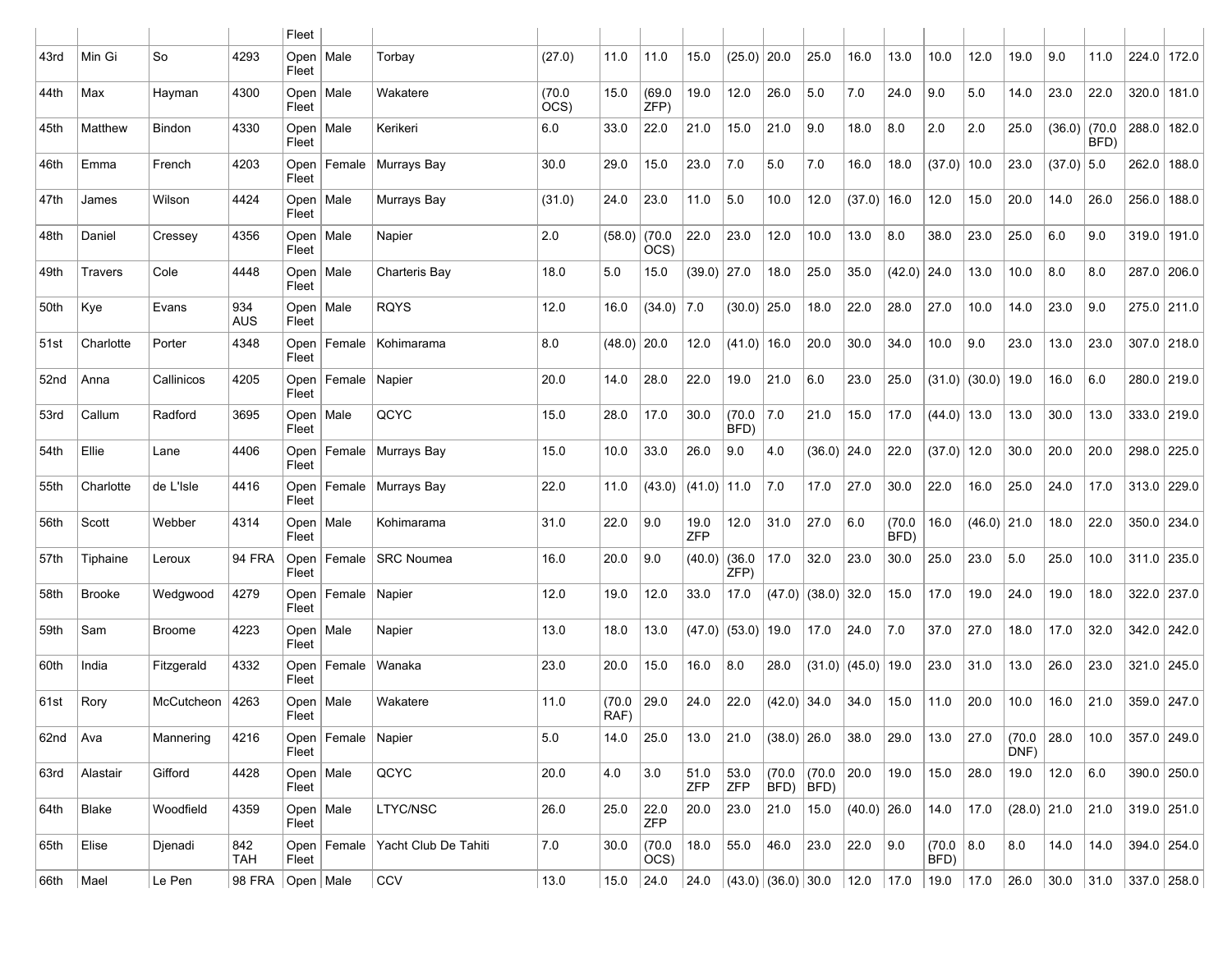|      |                  |                      |                   | Fleet                |        |                                   |                |                |                 |              |                        |                          |               |                       |                          |                        |                |                       |               |                |               |               |
|------|------------------|----------------------|-------------------|----------------------|--------|-----------------------------------|----------------|----------------|-----------------|--------------|------------------------|--------------------------|---------------|-----------------------|--------------------------|------------------------|----------------|-----------------------|---------------|----------------|---------------|---------------|
| 67th | Andrew           | Fraser-<br>Mackenzie | 4215              | Open<br>Fleet        | Male   | Tauranga                          | 25.0           | 26.0           | 23.0            | 23.0         | 14.0                   | (34.0)                   | 24.0          | (30.0)                | 18.0                     | 20.0                   | 26.0           | 28.0                  | 21.0          | 14.0           | 326.0         | 262.0         |
| 68th | Alexis           | Gayet                | 843<br><b>TAH</b> | Open  <br>Fleet      | Male   | <b>CNBP TAHITI</b>                | 18.0           | 30.0           | 14.0            | 14.0         | 23.0                   | 22.0                     | 16.0          | 29.0                  |                          | $(36.0)$ $(33.0)$ 20.0 |                | 27.0                  | 33.0          | 18.0           | 333.0 264.0   |               |
| 69th | Sam              | Hassall              | 4284              | Open<br>Fleet        | Male   | Murrays Bay                       | 36.0           | 13.0           | 14.0            | (42.0)       | 13.0                   | 19.0                     | 32.0          | 25.0                  | 27.0                     | (56.0)                 | 24.0           | 29.0                  | 26.0          | 10.0           | 366.0 268.0   |               |
| 70th | Cain             | Anderson             | 4103              | Open<br>Fleet        | Male   | Worser Bay                        | 33.0           |                | $(43.0)$ (53.0) | 31.0         | 14.0                   | 11.0                     | 29.0          | 19.0                  | 24.0                     | 16.0                   | 29.0           | 17.0                  | 23.0          | 24.0           | 366.0 270.0   |               |
| 71st | Dillon           | <b>Browne</b>        | 4345              | Open<br>Fleet        | Male   | Manly                             | 19.0           | (70.0)<br>DNF) | 26.0            | 11.0         | 38.0                   | 33.0                     | 41.0          | 26.0                  | 20.0                     | 35.0                   | 4.0            | 6.0                   | 19.0          | (49.0)         | $397.0$ 278.0 |               |
| 72nd | Jonathon         | Weston               | 4384              | Open<br>Fleet        | Male   | Wakatere                          | 24.0           | $(50.0)$ 26.0  |                 | 6.0          | 14.0                   | 15.0                     | 23.0          | 19.0                  | 25.0                     | 27.0                   | 35.0           | (55.0)                | 40.0          | 25.0           | 384.0         | 279.0         |
| 73rd | Trent            | McGregor             | 4394              | Open<br>Fleet        | Male   | Torbay                            | 33.0           | $(56.0)$ 22.0  |                 | 11.0         | 28.0                   | 36.0                     | 30.0          | 10.0                  | 4.0                      | 33.0                   | 19.0           | 26.0                  | 34.0          | (70.0)<br>BFD) | 412.0 286.0   |               |
| 74th | Henry            | Haslett              | 3912              | Open  <br>Fleet      | Male   | Glendowie                         | 31.0           | 36.0           | 32.0            | 4.0          | 10.0                   | 12.0                     | 16.0          | 28.0                  | 34.0                     | (38.0)<br>ARB)         | 14.0           | $(42.0)$ 35.0         |               | 35.0           | 367.0 287.0   |               |
| 75th | Micah            | Wilkinson            | 4058              | Open  <br>Fleet      | Male   | Tauranga                          | 19.0           | 21.0           | 35.0            | 9.0          | 29.0                   | 16.0                     | $(52.0)$ 12.0 |                       | 32.0                     | 20.0                   | 34.0           | 31.0                  | 33.0          | (70.0)<br>BFD) | 413.0 291.0   |               |
| 76th | Oscar            | Gunn                 | 4327              | Open<br>Fleet        | Male   | Murrays Bay                       | 34.0           | 20.0           | (36.0)          | 23.0         | 26.0                   | 34.0                     | $(53.0)$ 35.0 |                       | 33.0                     | 20.0                   | 24.0           | 15.0                  | 22.0          | 12.0           | 387.0 298.0   |               |
| 77th | Matthew          | Wylie                | 4138              | Open<br>Fleet        | Male   | Waimakariri                       | (70.0)<br>OCS) | 16.0           | 12.0            | 25.0         | 17.0                   | 18.0                     | 58.0          | 18.0                  | 20.0                     | 44.0                   | (70.0)<br>BFD) | 22.0                  | 36.0          | 17.0           | 443.0 303.0   |               |
| 78th | Jessica          | Allen                | 4397              | Open<br>Fleet        | Female | Kohimarama                        | 25.0           | 32.0           | (55.0)          | 21.0         | $(46.0)$ 10.0          |                          | 19.0          | 18.0                  | 26.0                     | 28.0                   | 38.0           | 34.0                  | 31.0          | 28.0           | 411.0 310.0   |               |
| 79th | Simon            | Fraser-<br>Mackenzie | 4292              | Open<br>Fleet        | Male   | Tauranga                          | (46.0)         | 34.0           | 32.0            | 28.0         | 22.0                   | 26.0                     | 46.0          | 16.0                  | 5.0                      | 29.0                   | $(48.0)$ 21.0  |                       | 15.0          | 42.0           | 410.0 316.0   |               |
| 80th | Thomas           | Mannering            | 3814              | Open  <br>Fleet      | Male   | Napier                            | 26.0           | 36.0           | (51.0)          | 28.0         | 16.0                   | 27.0                     | 23.0          | 21.0                  | 23.0                     | 30.0                   | 38.0           | (39.0)                | 25.0          | 24.0           | 407.0 317.0   |               |
| 81st | Saree-<br>Louise | Peachey              | 3908              | Open<br>Fleet        | Female | Napier                            | 23.0           | 24.0           | 36.0            | (59.0)       | $(52.0)$ 24.0          |                          | 25.0          | 47.0                  | 33.0                     | 47.0                   | 25.0           | 12.0                  | 22.0          | 11.0           | 440.0 329.0   |               |
| 82nd | Lauren           | Hautier              | 93 FRA            | Open<br>Fleet        | Female | <b>SRC Noumea</b>                 | 16.0           | 14.0           | (57.0)          | 45.0         | (63.0)<br>ZFP)         | 32.0                     | 27.0          | 39.0                  | 33.0                     | 41.0                   | 16.0           | 31.0                  | 28.0          | 16.0           | 458.0 338.0   |               |
| 83rd | Daniel           | Orams                | 4267              | Open<br>Fleet        | Male   | Torbay                            | 22.0           | $(53.0)$ 32.0  |                 | 40.0         | 20.0                   | 25.0                     | 8.0           | 36.0                  | 27.0                     | 4.0                    | 39.0           | (47.0)                | 39.0          | 47.0           | 439.0         | 339.0         |
| 84th | John             | Callinicos           | 4044              | Open<br>Fleet        | Male   | Napier                            | 41.0           | 22.0           | 24.0            | 31.0         | $(43.0)$ 20.0          |                          | 42.0          | $(50.0)$ 41.0         |                          | 21.0                   | 19.0           | 24.0                  | 37.0          | 29.0           | 444.0         | 351.0         |
| 85th | Joshua           | Handa                | 4449              | Open<br>Fleet        | Male   | Murrays Bay                       | 43.0           | 44.0           | 11.0            | $(60.0)$ 4.0 |                        | 15.0                     | 28.0          | 33.0                  | 38.0                     | 33.0                   | 24.0           | (63.0)                | 52.0          | 28.0           | 476.0 353.0   |               |
| 86th | Matthew          | Kelly                | 4402              | Open   Male<br>Fleet |        | Torbay                            | 17.0           | 39.0           | 16.0            | 21.0         |                        | $(54.0)$ $(59.0)$ $31.0$ |               | 37.0                  | 40.0                     | 40.0                   | 37.0           | 32.0                  | 27.0          | 16.0           |               | 466.0 353.0   |
| 87th | Nelle-Rose       | Cameron              | 4275              | Fleet                |        | Open   Female   Napier/Lake Taupo | 7.0            | 28.0           | 35.0            |              | $(52.0)$ $(47.0)$ 46.0 |                          | 44.0          | 33.0                  | 25.0                     | 39.0                   | 25.0           | 31.0                  | 22.0          | 19.0           | 453.0 354.0   |               |
| 88th | Ned              | Grenfell             | 4378              | Open   Male<br>Fleet |        | Muritai                           | 29.0           | 23.0           | 43.0            | 17.0         | 33.0                   | 13.0                     | 16.0          |                       | $(48.0)$ $(48.0)$ $45.0$ |                        | 44.0           | 20.0                  | 42.0          | 30.0           |               | 451.0   355.0 |
| 89th | Airi             | Kawana               | 3711              | Open   Male<br>Fleet |        | Wakatere                          | 30.0           | 42.0           | 40.0            | 35.0         | 33.0                   | 10.0                     | 19.0          | 20.0                  | 31.0                     | 21.0                   | $(65.0)$ 34.0  |                       | $(44.0)$ 42.0 |                |               | 466.0 357.0   |
| 90th | Thomas           | Morton               | 4460              | Open   Male          |        | Kohimarama                        | 35.0           | 27.0           | 21.0            | 28.0         |                        | (58.0) 45.0              |               | $22.0$ 36.0 36.0 22.0 |                          |                        |                | $ 21.0 \t(58.0) 24.0$ |               | 45.0           | 478.0 362.0   |               |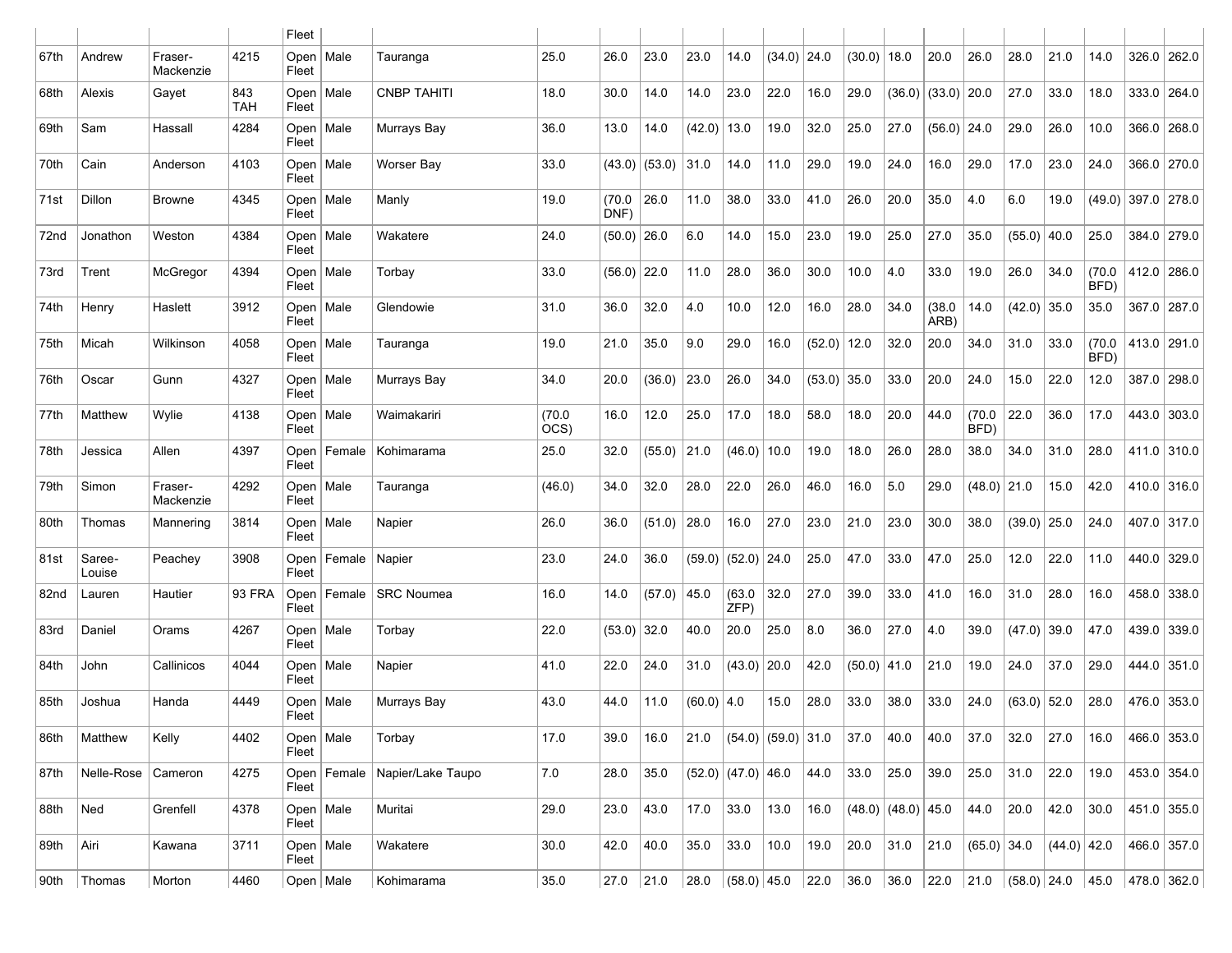|                     |                |            |               | Fleet                |                        |                                  |                |               |                    |                      |             |                     |               |        |               |                              |               |        |                      |                |               |               |
|---------------------|----------------|------------|---------------|----------------------|------------------------|----------------------------------|----------------|---------------|--------------------|----------------------|-------------|---------------------|---------------|--------|---------------|------------------------------|---------------|--------|----------------------|----------------|---------------|---------------|
| 91st                | Ryan           | Tennent    | 4340          | Open  <br>Fleet      | Male                   | Maraetai                         | 47.0           | 49.0          | (53.0)             | $(52.0)$ 40.0        |             | 28.0                | 9.0           | 31.0   | 35.0          | 11.0                         | 31.0          | 36.0   | 24.0                 | 23.0           | 469.0 364.0   |               |
| 92 <sub>nd</sub>    | James          | Goldingham | 4350          | Fleet                | Open   Male            | Timaru                           | 32.0           | $(48.0)$ 34.0 |                    | $(42.0)$ 41.0        |             | 20.0                | 37.0          | 42.0   | 20.0          | 25.0                         | 20.0          | 15.0   | 37.0                 | 41.0           | 454.0 364.0   |               |
| 93rd                | Sean           | Bull       | 3803          | Open<br>Fleet        | Male                   | Manly                            | 40.0           | 40.0          | 39.0               | 41.0                 | (50.0)      | 14.0                | 28.0          | 25.0   | $(53.0)$ 15.0 |                              | 36.0          | 39.0   | 30.0                 | 18.0           | 468.0         | 365.0         |
| 94th                | Emma           | Hyde       | 4187          | Open<br>Fleet        |                        | Female   Murrays Bay             | 30.0           | 44.0          | 30.0               | 27.0                 | 29.0        | 27.0                | 27.0          | 36.0   | 23.0          | 14.0                         | 48.0          | (50.0) | 34.0                 | (70.0)<br>BFD) | 489.0 369.0   |               |
| 95th                | Ella           | Matulovic  | 4207          | Open<br>Fleet        |                        | Female   Kohimarama              | 25.0           | 37.0          | (52.0)             | 22.0                 | 40.0        | 45.0                | 19.0          | 27.0   | 31.0          | 29.0                         | 40.0          | 29.0   | 27.0                 | (70.0)<br>BFD) | 493.0 371.0   |               |
| 96th                | Stephanie      | Kirkman    | 4404          | Open<br>Fleet        | Female                 | Kohimarama                       | 41.0           | 31.0          | 38.0               | 12.0                 | 27.0        | (57.0)              | 43.0          | 30.0   | 21.0          | 39.0                         | 30.0          | (52.0) | 35.0                 | 26.0           | 482.0 373.0   |               |
| 97th                | Peter          | Natusch    | 4233          | Open<br>Fleet        | Male                   | Napier                           | (70.0)<br>OCS) | 23.0          | 40.0               | 48.0                 | 24.0        | 38.0                | 62.0          | 28.0   | 16.0          | (63.0)                       | 22.0          | 27.0   | 20.0                 | 25.0           | 506.0 373.0   |               |
| 98th                | Coral          | Headey     | 4164          | Open<br>Fleet        | Female                 | Wakatere/Thames                  | 35.0           | 32.0          | 28.0               | 34.0                 | 18.0        | 24.0                | 41.0          | 39.0   | $(56.0)$ 27.0 |                              | $(50.0)$ 26.0 |        | 44.0                 | 25.0           | 479.0 373.0   |               |
| 99th                | Michael        | Stern      | 3969          | Fleet                | Open   Male            | Murrays Bay                      | 17.0           | 21.0          | 44.0<br><b>ZFP</b> | 36.0                 | 28.0        | 35.0                | $(54.0)$ 33.0 |        | 38.0          | (48.0)                       | 26.0          | 35.0   | 39.0                 | 27.0           | 481.0 379.0   |               |
| 100th               | Chris          | Coleman    | 4183          | Open<br>Fleet        | Male                   | Wakatere                         | 21.0           | 27.0          | 39.0               | 46.0                 | 56.0        | 30.0                | 21.0          | (59.0) | 43.0          | 36.0                         | 32.0          | 18.0   | 17.0                 | (70.0)<br>BFD) | $515.0$ 386.0 |               |
| 101st               | Carmen         | Haybittle  | 4351          | Open<br>Fleet        | Female                 | NPCL/WSPBC/MBSC/CBYC             | 29.0           | 19.0          | 26.0               | (51.0)               | 20.0        | 42.0                | $(55.0)$ 32.0 |        | 29.0          | 28.0                         | 46.0          | 45.0   | 43.0                 | 28.0           | 493.0 387.0   |               |
|                     | 102nd James    | Watt       | 4017          | Open<br>Fleet        | Male                   | Murrays bay                      | 26.0           | $(55.0)$ 18.0 |                    | 30.0<br><b>ZFP</b>   | 34.0        | 35.0                | 40.0          | 29.0   | 24.0          | 35.0                         | 41.0          | 33.0   | (53.0)               | 46.0           | 499.0 391.0   |               |
| 103rd   Sam         |                | Beckman    | 4361          | Open<br>Fleet        | Male                   | Murrays Bay                      | (42.0)         | 24.0          | 12.0               | 37.0                 | 34.0        | 27.0                | 34.0          | 38.0   | $(51.0)$ 42.0 |                              | 38.0          | 38.0   | 29.0                 | 40.0           | 486.0 393.0   |               |
| 104th               | Kerensa        | Jennings   | 3807          | Open  <br>Fleet      | Female                 | Murrays Bay                      | 45.0           | 40.0          | 29.0               | 27.0                 | 27.0        | 40.0                | 13.0          | 35.0   |               | $(48.0)$ (52.0)              | 28.0          | 40.0   | 32.0                 | 37.0           | 493.0 393.0   |               |
| 105th               | $\vert$ Nico   | van Beek   | 4376          | Open $ $<br>Fleet    | Male                   | QCYC                             | 16.0           | 22.0          | 27.0               | 44.0                 | 26.0        | 39.0                | 35.0          | 52.0   | 19.0          | 46.0                         | $(55.0)$ 30.0 |        | 42.0                 | (70.0)<br>BFD) | 523.0 398.0   |               |
| $106th$ Zoe         |                | Milton     | 4425          | Open<br>Fleet        | Female                 | Kohimarama                       | 24.0           | 27.0          | (48.0)             | 32.0                 | 31.0        | 33.0                | 47.0          | 48.0   | 32.0          | (70.0)<br>BFD)               | 35.0          | 35.0   | 29.0                 | 29.0           | 520.0 402.0   |               |
| 107th               | Sean           | Bowden     | 4107          | Open<br>Fleet        | Male                   | Lake Taupo                       | 19.0           | 53.0          | (63.0)<br>ZZFP)    | 38.0                 | 43.0<br>ZFP | 50.0                | 39.0          | 19.0   | 27.0          | 45.0                         | 25.0          | 13.0   | 34.0                 | (70.0)<br>BFD) | 538.0 405.0   |               |
| 108th               | Pierre         | Le Bihan   | <b>91 FRA</b> | Open<br>Fleet        | Male                   | <b>SRC Noumea</b>                | 48.0           | 37.0          | 45.0               | 24.0                 | 19.0        | $(64.0)$ 41.0       |               | 44.0   | 35.0          | (59.0)                       | 28.0          | 21.0   | 32.0                 | 33.0           | 530.0 407.0   |               |
| 109th Kate          |                | Sheldon    | 4231          | Open<br>Fleet        | Female                 | Kerikeri CC/Bay of Islands<br>YC | 36.0           | 38.0          | 8.0                | 31.0                 | 37.0        | 33.0                | $(48.0)$ 42.0 |        | 41.0          | $(62.0)$ 29.0                |               | 46.0   | 39.0                 | 31.0           | 521.0 411.0   |               |
| 110th   Hazel       |                | Mannering  | 4269          | Fleet                | Open   Female   Napier |                                  | 11.0           | 39.0          | 41.0               | 50.0                 | 46.0        | 26.0                | $(57.0)$ 41.0 |        | 22.0          | 47.0                         | 26.0          | 22.0   | $(57.0)$ 46.0        |                | 531.0 417.0   |               |
| 111th $\vert$ Scott |                | McKenzie   | 3869          | Open   Male<br>Fleet |                        | Kohimarama                       | 54.0           | 43.0          | 18.0               | 32.0                 | 36.0        | 31.0                | 33.0          | 24.0   | 50.0          | 35.0                         | 21.0          |        | $(57.0)$ (64.0) 48.0 |                | 546.0 425.0   |               |
|                     | 112th   Hamish | O'Neill    | 4457          | Open   Male<br>Fleet |                        | Kohimarama                       | (70.0)<br>OCS) | 26.0          | 57.0               | 33.0<br><b>ZFP</b>   | 38.0        | 39.0                | 12.0          | 26.0   | 44.0          | 55.0                         | 39.0          | 34.0   | 25.0                 | (70.0)<br>BFD) | 568.0   428.0 |               |
| 113th   Louis       |                | Mayo       | 4391          | Fleet                | Open   Male            | Wakatere                         | 37.0           | 17.0          | 31.0               | (70.0   55.0<br>OCS) |             | $(62.0)$ 59.0       |               | 21.0   | 32.0          | $ 31.0\rangle$               | 33.0          | 36.0   | 44.0                 | 33.0           |               | 561.0   429.0 |
| 114th $ $ Kate      |                | Stewart    | 4145          |                      |                        | Open   Female   Wakatere         | 37.0           | 31.0          | $33.0$             | 34.0                 |             | 41.0 54.0 47.0 17.0 |               |        |               | (60.0) (62.0) 32.0 33.0 31.0 |               |        |                      | 43.0           | 555.0 433.0   |               |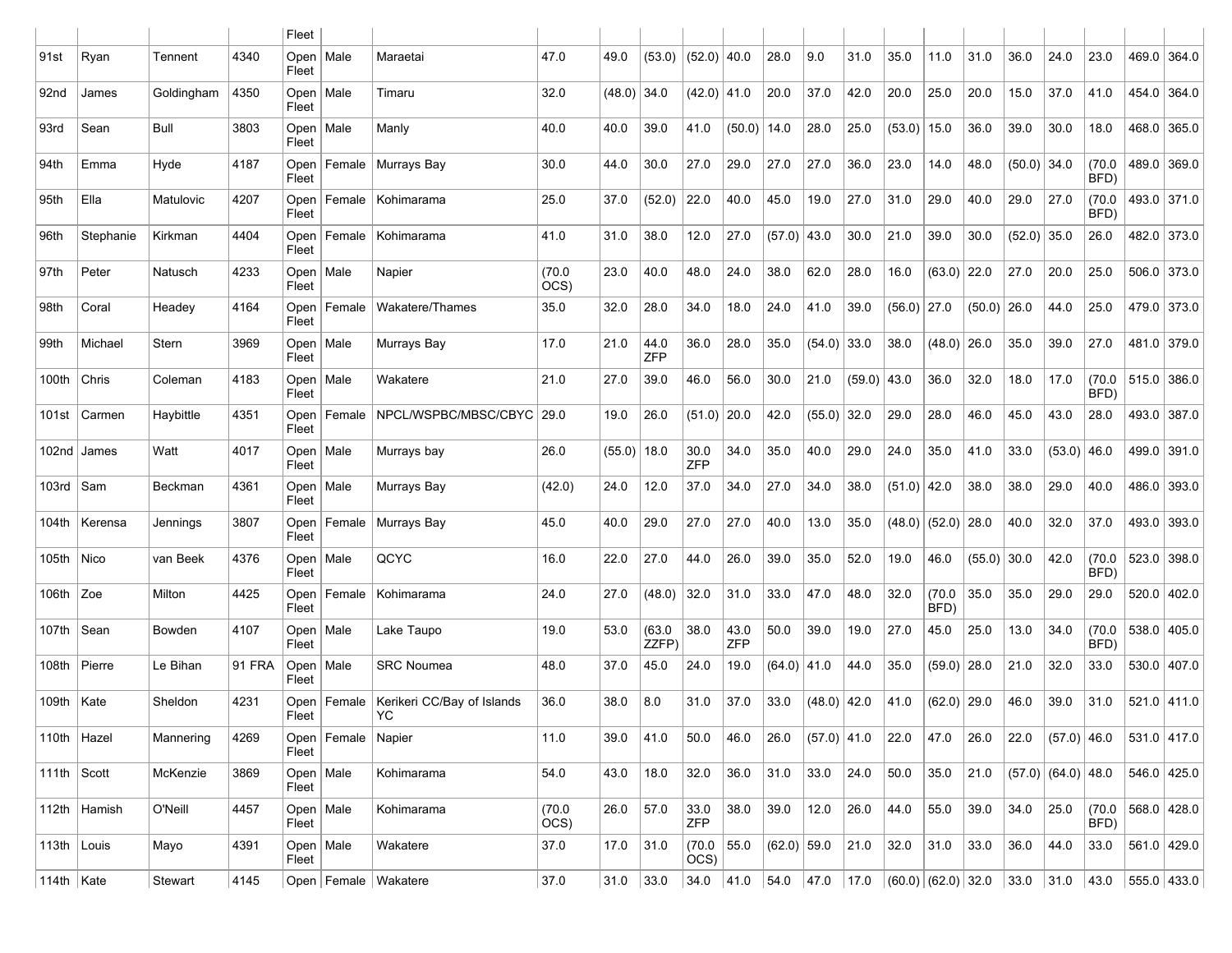|              |                     |                     |        | Fleet                |        |                      |        |                    |                |                    |               |               |               |        |                      |        |                       |               |                |                |               |             |
|--------------|---------------------|---------------------|--------|----------------------|--------|----------------------|--------|--------------------|----------------|--------------------|---------------|---------------|---------------|--------|----------------------|--------|-----------------------|---------------|----------------|----------------|---------------|-------------|
| 115th        | Duane               | George              | 15 COK | Open<br>Fleet        | Male   | Sailing Cook Islands | 43.0   | 50.0               | (56.0)         | 55.0               | $(56.0)$ 29.0 |               | 52.0          | 50.0   | 12.0                 | 32.0   | 31.0                  | 27.0          | 33.0           | 20.0           | 546.0 434.0   |             |
| 116th $ Ben$ |                     | Nathan              | 3673   | Open<br>Fleet        | Male   | Kohimarama           | 35.0   | $(54.0)$ 52.0      |                | 32.0               | $(66.0)$ 41.0 |               | 51.0          | 52.0   | 31.0                 | 41.0   | 23.0                  | 28.0          | 21.0           | 27.0           | 554.0 434.0   |             |
|              | 117th   Nicholas    | Allen               | 3924   | Open<br>Fleet        | Male   | Kohimarama           | 43.0   | $(54.0)$ 20.0      |                | 36.0               | 37.0          | 54.0          | 17.0          | 41.0   | 48.0                 | 12.0   | 54.0                  | (58.0)        | 35.0           | 39.0           | 548.0 436.0   |             |
| 118th        | Johnathan           | <b>Bates</b>        | 3795   | Open<br>Fleet        | Male   | Kohimarama           | 47.0   | 56.0               | 16.0           | 25.0               | 52.0          | 37.0          | 5.0           | 53.0   | 46.0                 | 32.0   | 59.0                  | $(61.0)$ 13.0 |                | (70.0)<br>BFD) | 572.0 441.0   |             |
| 119th        | Adam                | <b>Buckley</b>      | 4273   | Open<br>Fleet        | Male   | Torbay               | 49.0   | (70.0)<br>DNC)     | (70.0)<br>DNC) | 45.0               | 32.0          | 13.0          | 33.0          | 40.0   | 36.0                 | 9.0    | 33.0                  | 46.0          | 64.0           | 44.0           | 584.0 444.0   |             |
| 120th        | Levi                | de Lisle            | 4396   | Open<br>Fleet        | Male   | Wakatere             | 32.0   | 52.0               | (58.0)         | 30.0               | $(60.0)$ 51.0 |               | 15.0          | 28.0   | 37.0                 | 36.0   | 47.0                  | 43.0          | 48.0           | 26.0           | 563.0 445.0   |             |
| 121st   Achi |                     | Simhony             | 4331   | Open<br>Fleet        |        | Female   Murrays Bay | 34.0   | 42.0               | 25.0           | 20.0               | 37.0          | 36.0          | 42.0          | (51.0) | 47.0                 | 43.0   | (51.0)                | 45.0          | 43.0           | 36.0           | 552.0 450.0   |             |
| 122nd Eseta  |                     | Ailaouamaua         | 14 COK | Open<br>Fleet        | Female | Sailing Cook Islands | 28.0   | 54.0               | 19.0           | 38.0               | 44.0          | 13.0          | 31.0          | 51.0   | $(58.0)$ 46.0        |        | $(68.0)$ 39.0         |               | 42.0           | 53.0           | 584.0 458.0   |             |
| 123rd        | Joseph              | Gibb-<br>Pearson    | 4206   | Open<br>Fleet        | Male   | Wakatere             | 62.0   | 52.0               | 17.0           | 57.0<br><b>ZFP</b> | 31.0          | 17.0          | 22.0          | (67.0) | (70.0)<br>DNS)       | 23.0   | 43.0                  | 57.0          | 41.0           | 38.0           | 597.0 460.0   |             |
| 124th        | Luke                | Dixon               | 4225   | Open<br>Fleet        | Male   | Napier               | 17.0   | 34.0               | (59.0)         | 57.0               | 24.0          | 34.0          | $(63.0)$ 54.0 |        | 41.0                 | 43.0   | 44.0                  | 49.0          | 27.0           | 39.0           | 585.0 463.0   |             |
| 125th        | Sebastian           | Jones               | 4002   | Open<br>Fleet        | Male   | Wakatere             | 50.0   | 25.0               | 20.0           | 51.0               | 24.0          | 23.0          | 54.0          |        | $(57.0)$ (58.0) 50.0 |        | 49.0                  | 46.0          | 51.0           | 24.0           | 582.0 467.0   |             |
| 126th        | Moss                | Grenfell            | 4111   | Open<br>Fleet        | Male   | Muritai              | 27.0   | 38.0               | 44.0           | 41.0               | 51.0          | 43.0          | $(56.0)$ 37.0 |        | 47.0                 | (58.0) | 36.0                  | 37.0          | 41.0           | 27.0           | 583.0 469.0   |             |
| 127th        | Rachael             | Mannering           | 3832   | Open<br>Fleet        | Female | Napier               | 28.0   | 33.0               | 45.0           | 48.0               | 26.0          | (57.0)        | 36.0          | 42.0   | 26.0                 | 38.0   | 50.0                  | 53.0          | 48.0           | (70.0)<br>BFD) | 600.0 473.0   |             |
| 128th        | Finn                | Wright              | 4333   | Open<br>Fleet        | Male   | Worser Bay           | 21.0   | 38.0               | 50.0           | 53.0               | 57.0          | $(61.0)$ 61.0 |               | 26.0   | 28.0                 | 30.0   | 37.0                  | 30.0          | 46.0           | (70.0)<br>BFD) | 608.0 477.0   |             |
| 129th        | ∣ Isaac             | Fowler              | 4115   | Open<br>Fleet        | Male   | Charteris Bay        | (53.0) | 28.0               | 51.0           | 40.0               | (68.0)<br>ZFP | 37.0          | 48.0          | 46.0   | 43.0                 | 26.0   | 33.0                  | 37.0          | 40.0           | 52.0           | 602.0   481.0 |             |
| 130th        | Crystal             | Sun                 | 4049   | Open<br>Fleet        | Female | Kohimarama           | 33.0   | 49.0               | 29.0           | 35.0               | 42.0          | 43.0          | 30.0          | 54.0   | 39.0                 | (60.0) | 55.0                  | 37.0          | 36.0           | (70.0)<br>BFD) | 612.0 482.0   |             |
|              | 131st   Braeden     | Peachey             | 3942   | Open<br>Fleet        | Male   | Napier               | 46.0   | 51.0               | 42.0           | 33.0               | 39.0          | 49.0          | 50.0          | 53.0   | $(55.0)$ 43.0        |        | $(58.0)$ 29.0         |               | 38.0           | 16.0           | 602.0 489.0   |             |
| 132nd   Henk |                     | Willcock            | 3993   | Open<br>Fleet        | Male   | Worser Bay           | 59.0   | 63.0<br><b>SRS</b> | 33.0           | 29.0               | 21.0          | 19.0          | 66.0          | 41.0   | 49.0                 | 8.0    | 55.0                  | 48.0          | (70.0)<br>OCS) | (70.0)<br>DNC) | 631.0 491.0   |             |
|              | 133rd   Finley      | Jones               | 4096   | Open<br>Fleet        | Male   | Muritai              | 38.0   | 33.0               | 30.0           | (64.0)             | 36.0          | 46.0          | 46.0          | 46.0   | 39.0                 | 61.0   | 34.0                  | 42.0          | 41.0           | (70.0)<br>BFD) | 626.0 492.0   |             |
| 134th Zelda  |                     | Ladefoged           | 4447   | Open<br>Fleet        |        | Female   Kohimarama  | 38.0   | 26.0               | 39.0           | $(63.0)$ 51.0      |               | 47.0          | 54.0          | (62.0) | 54.0                 | 19.0   | 34.0                  | 56.0          | 45.0           | 30.0           | 618.0 493.0   |             |
|              | 135th   Dougal      | Frame               | 4019   | Open   Male<br>Fleet |        | Charteris Bay        | 50.0   | 41.0               | 47.0           | 48.0               | 51.0          | 39.0          | $(64.0)$ 50.0 |        | (70.0)<br>DNF)       | 38.0   | 32.0                  | 41.0          | 26.0           | 30.0           | 627.0 493.0   |             |
| 136th Ziggy  |                     | Smith               | 4339   | Open   Male<br>Fleet |        | Murrays Bay          | 32.0   | 52.0               | (61.0)         | 45.0               | 40.0          | 31.0          | 47.0          | 43.0   | 38.0                 | 42.0   | 37.0                  | $(62.0)$ 43.0 |                | 44.0           |               | 617.0 494.0 |
|              | 137th   Oscar       | Barrett-<br>Garnier | 3555   | Open   Male<br>Fleet |        | Kohimarama           | 44.0   | (70.0)<br>DNC)     | 24.0           | 39.0               | 35.0          | 44.0          | 26.0          | 47.0   | 57.0                 | 29.0   | 42.0                  | 59.0          | 51.0           | (70.0)<br>BFD) | 637.0 497.0   |             |
|              | 138th $\vert$ James | Brown               | 3649   | Open   Male          |        | Glendowie            | 61.0   | (70.0   54.0       |                | 26.0               | $16.0$ 32.0   |               | 26.0          | 59.0   | 46.0                 | 49.0   | $(70.0 \ 32.0 \ 63.0$ |               |                | 35.0           | 639.0 499.0   |             |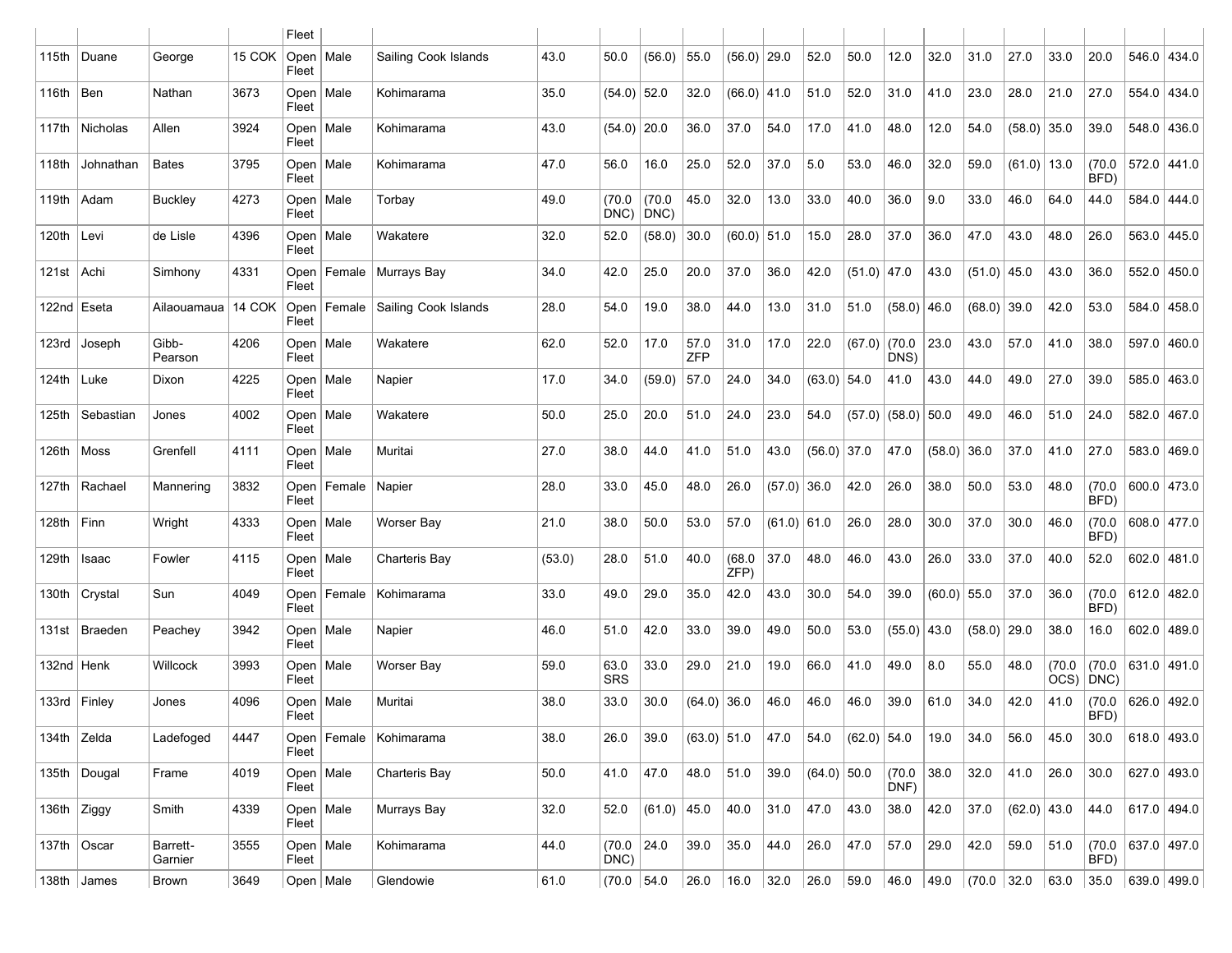|                 |                     |                   |        | Fleet                |               |                          |                | DNC)                      |                |               |                    |               |               |                    |               |                | BFD)           |               |        |                    |               |             |
|-----------------|---------------------|-------------------|--------|----------------------|---------------|--------------------------|----------------|---------------------------|----------------|---------------|--------------------|---------------|---------------|--------------------|---------------|----------------|----------------|---------------|--------|--------------------|---------------|-------------|
| 139th           | Holly               | Harris            | 4417   | Open<br>Fleet        | Female        | NPCL                     | 29.0           | 23.0                      | 40.0           | 46.0          | $(60.0)$ 42.0      |               | 42.0          | 51.0               | $(59.0)$ 54.0 |                | 40.0           | 51.0          | 51.0   | 34.0               | 622.0 503.0   |             |
| 140th           | $ $ Pierre<br>Henri | Poaniewa          | 08 FRA | Open<br>Fleet        | Male          | <b>PMD</b>               | 27.0           | 29.0                      | 49.0           | 54.0          | 45.0               | 55.0          | 46.0          | 27.0               | 52.0          | 31.0           | (70.0)<br>BFD) | 38.0          | 50.0   | (70.0)<br>BFD)     | 643.0 503.0   |             |
| 141st           | Demme               | Simkin            | 4369   | Open<br>Fleet        | Female        | New Plymouth             | 38.0           | (59.0)                    | 34.0           | 35.0          | 47.0               | 53.0          | 45.0          | 43.0               | 50.0          | 53.0           | 42.0           | 36.0          | 31.0   | (70.0)<br>BFD)     | 636.0 507.0   |             |
| 142nd   Blake   |                     | Nicholson         | 4067   | Open<br>Fleet        | Male          | Murrays Bay              | 52.0           | 45.0                      | 37.0           | 42.0          | 35.0               | 44.0          | $(56.0)$ 44.0 |                    | 45.0          | 39.0           | 45.0           | 48.0          | (54.0) | 32.0               | $618.0$ 508.0 |             |
| 143rd   Harry   |                     | Milne             | 3857   | Open<br>Fleet        | Male          | Wakatere                 | 42.0           | (70.0)<br>DNC)            | 25.0           | 49.0          | 39.0               | 51.0          | 43.0          | 57.0               | 60.0          | 24.0           | $(61.0)$ 41.0  |               | 47.0   | 33.0               | 642.0 511.0   |             |
| 144th           | Kaitlin             | Faulknor          | 4325   | Open<br>Fleet        | Female        | Napier                   | 54.0           | 48.0                      | 19.0           | 36.0          | (61.0)             | 56.0          | 60.0          | 55.0               | 22.0          | 40.0           | (70.0)<br>BFD) | 53.0          | 40.0   | 31.0               | 645.0 514.0   |             |
| 145th           | Xanthe              | Copeland          | 4168   | Open<br>Fleet        | Female        | Wakatere                 | (63.0)         | (63.0)<br>SRS)            | 38.0           | 50.0          | 30.0<br><b>ZFP</b> | 48.0          | 10.0          | 34.0               | 49.0          | 59.0           | 52.0           | 54.0          | 50.0   | 43.0               | 643.0 517.0   |             |
| 146th           | $\vert$ Oakley      | Marsh             | 3595   | Open<br>Fleet        | Male          | Worser Bay               | 14.0           | 25.0                      | 50.0           | $(66.0)$ 35.0 |                    | 53.0          | 36.0          | 63.0               | 34.0          | 57.0           | 45.0           | 52.0          | 53.0   | (70.0)<br>BFD)     | 653.0 517.0   |             |
| 147th $ Bryn $  |                     | <b>Bennett</b>    | 4192   | Open<br>Fleet        | Male          | Worser Bay               | 37.0           | 19.0                      | 44.0           | 56.0          | $(64.0)$ 41.0      |               | 37.0          | 56.0               | 44.0          | 48.0           | 49.0           | 41.0          | 45.0   | (70.0)<br>BFD)     | 651.0 517.0   |             |
| 148th           | $ E$ lla            | Harris            | 4194   | Open<br>Fleet        | Female   NPCL |                          | (63.0)         | 36.0                      | 36.0           | 55.0          | 43.0               | 37.0          | 53.0          | 38.0               | 37.0          | (65.0)         | 43.0           | 40.0          | 61.0   | 39.0               |               | 646.0 518.0 |
| 149th $ Zoe$    |                     | <b>Bennett</b>    | 4141   | Open<br>Fleet        |               | Female   Worser Bay      | 57.0           | 40.0                      | 46.0           | $(65.0)$ 54.0 |                    | $(62.0)$ 51.0 |               | 47.0               | 49.0          | 36.0           | 30.0           | 45.0          | 28.0   | 36.0               | 646.0 519.0   |             |
| 150th           | Daniel              | Wilks             | 4441   | Open<br>Fleet        | Male          | Lake Taupo               | 21.0           | (70.0<br>DNF)             | (70.0)<br>DNC) | 53.0          | 45.0               | 32.0          | 57.0          | 2.0                | 40.0          | 60.0           | 53.0           | 49.0          | 57.0   | 51.0               | 660.0 520.0   |             |
|                 | 151st George        | Kirkman           | 4432   | Open<br>Fleet        | Male          | Kohimarama               | 44.0           | 47.0                      | 46.0           | 25.0          | 59.0               | (66.0)        | 44.0          | 31.0               | 55.0          | 24.0           | 45.0           | 52.0          | (63.0) | 48.0               | 649.0 520.0   |             |
| 152nd   Kiriffi |                     | Leilua            | 3938   | Open<br>Fleet        | Male          | Torbay                   | 20.0           | $(57.0)$ 48.0             |                | 57.0          | 36.0               | 56.0          | 50.0          | 39.0               | 47.0          | 34.0           | 57.0           | 49.0          | 29.0   | (70.0)<br>BFD)     | 649.0 522.0   |             |
|                 | 153rd Sophie        | Egnot-<br>Johnson | 3655   | Open<br>Fleet        |               | Female   Murrays Bay     | (70.0)<br>SRS) | (70.0)<br>DNC)            | 64.0           | 27.0          | 50.0               | 60.0          | 58.0          | 25.0               | 18.0          | 34.0           | 49.0           | 44.0          | 56.0   | 40.0               | 665.0 525.0   |             |
| 154th           | $ F$ inn            | Drummond          | 4295   | Open<br>Fleet        | Male          | Murrays Bay              | 23.0           | 35.0                      | 57.0           | 47.0<br>ZFP   | 49.0               | (61.0)        | 40.0          | 49.0               | 42.0          | 51.0           | 44.0           | 50.0          | 38.0   | (70.0)<br>BFD)     | 656.0 525.0   |             |
| 155th           | William             | Long              | 3990   | Open<br>Fleet        | Male          | Wakatere                 | (70.0)<br>OCS) | 45.0                      | 41.0           | 61.0          | 32.0               | 44.0          | 48.0          | 23.0               | 45.0          | 45.0           | 47.0           | 51.0          | 46.0   | (70.0)<br>BFD)     | 668.0 528.0   |             |
| 156th   Elliott |                     | Kortright         | 4180   | Open<br>Fleet        | Male          | Muritai                  | 41.0           | 31.0                      | 54.0           | 59.0          | $(63.0)$ 40.0      |               | 28.0          | 55.0               | 29.0          | 62.0           | (70.0)<br>BFD) | 44.0          | 47.0   | 47.0               | 670.0 537.0   |             |
| 157th           | Annabel             | Cave              | 4202   | Open<br>Fleet        | Female        | Kohimarama               | 47.0           | 50.0                      | (54.0)         | 43.0          | 30.0               | 40.0          | 40.0          | 34.0               | 51.0          | 51.0           | 51.0           | 54.0          | 49.0   | (70.0)<br>BFD)     | 664.0 540.0   |             |
|                 | 158th   Cameron     | Hughes            | 4224   | Open   Male<br>Fleet |               | Murrays Bay              | 39.0           | 42.0                      | 55.0           | 49.0          | 31.0               | 56.0          | 39.0          | $(60.0)$ 39.0      |               | 56.0           | 43.0           | 40.0          | 52.0   | (70.0)<br>BFD)     | 671.0   541.0 |             |
| 159th   Milly   |                     | McHardie          | 4286   | Fleet                |               | Open   Female   Hamilton | 39.0           | 51.0                      | 46.0           | 52.0          | 42.0               | 55.0          |               | (64.0) (63.0) 56.0 |               | 51.0           | 40.0           | 35.0          | 46.0   | 29.0               |               | 669.0 542.0 |
| 160th Sean      |                     | Paterson          | 3593   | Open   Male<br>Fleet |               | Kohimarama               | 51.0           | (70.0)<br>$DNC$ ) $DNC$ ) | (70.0)         | 14.0          | 56.0               | 23.0          | 29.0          | 46.0               | 44.0          | 30.0           | 62.0           | 63.0          | 56.0   | 70.0<br><b>DNC</b> |               | 684.0 544.0 |
|                 | 161st James         | Dawson            | 3785   | Open   Male<br>Fleet |               | Lake Taupo               | 56.0           | 47.0                      | 31.0           | 20.0          | $(61.0)$ 49.0      |               | 37.0          | 61.0               | 56.0          | 25.0           | 60.0           | $(62.0)$ 55.0 |        | 49.0               |               | 669.0 546.0 |
| 162nd Tayla     |                     | McHardie          | 4118   |                      |               | Open   Female   Hamilton | (60.0)         | 32.0                      | 27.0           |               | (59.0) 57.0 58.0   |               | $35.0$ 52.0   |                    |               | 58.0 53.0 52.0 |                | $ 42.0 $ 48.0 |        | 34.0               |               | 667.0 548.0 |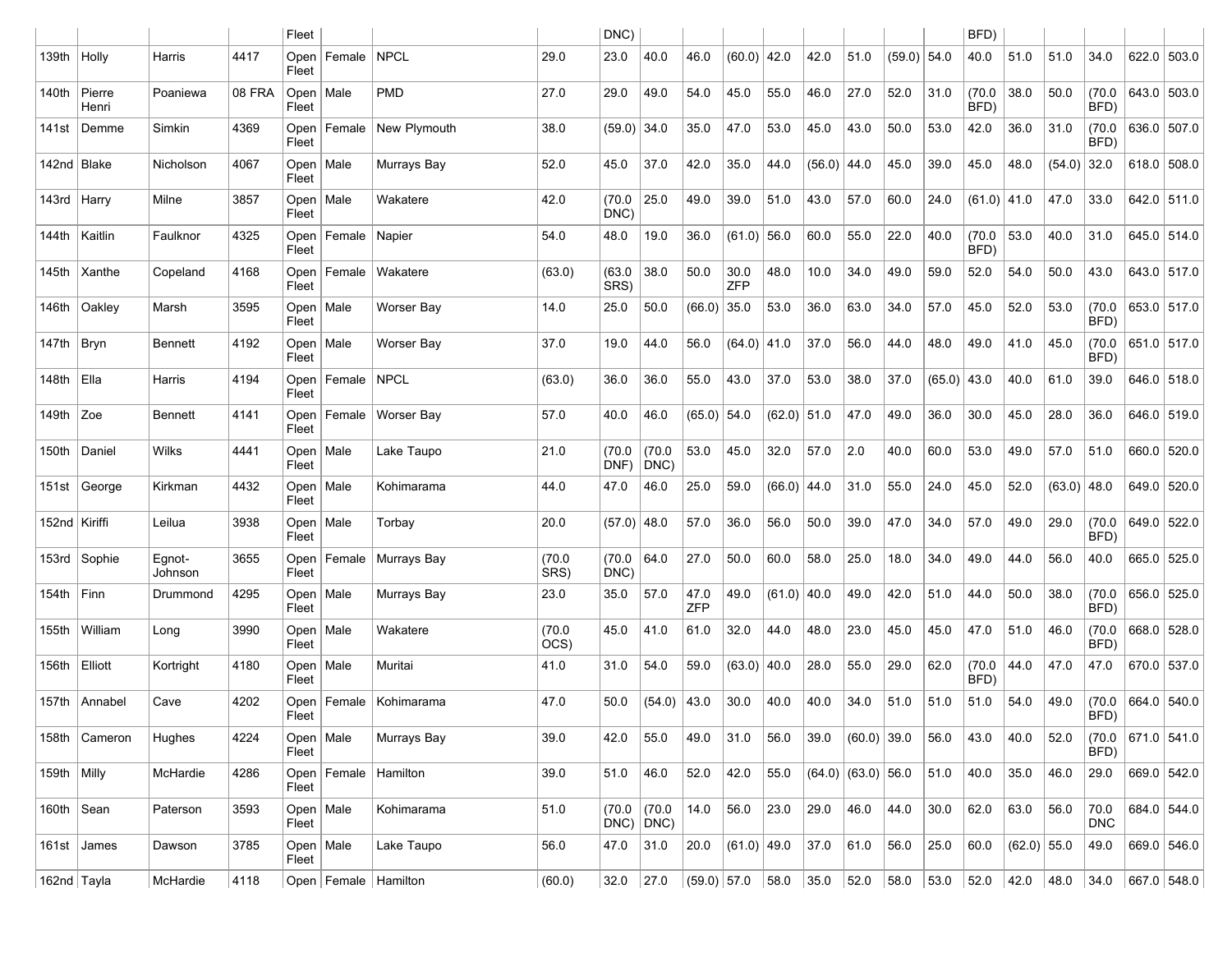|               |                  |                     |      | Fleet                |                      |                        |                         |                |                         |                |                    |               |                    |               |                      |                |        |                    |                    |                    |                        |             |
|---------------|------------------|---------------------|------|----------------------|----------------------|------------------------|-------------------------|----------------|-------------------------|----------------|--------------------|---------------|--------------------|---------------|----------------------|----------------|--------|--------------------|--------------------|--------------------|------------------------|-------------|
| 163rd   Hugo  |                  | Cameron             | 4043 | Open   Male<br>Fleet |                      | Lake Taupo             | 45.0                    | (70.0)<br>DNF) | (70.0)<br>$ OCS\rangle$ | 47.0           | 44.0               | 50.0          | 49.0               | 48.0          | 40.0                 | 17.0           | 50.0   | 32.0               | 67.0               | 70.0<br><b>BFD</b> |                        | 699.0 559.0 |
| 164th         | Tamryn           | Lindsay             | 4093 | Open   Male<br>Fleet |                      | Howick                 | 61.0                    | 37.0           | 21.0                    | (70.0)<br>OCS) | 59.0               | 53.0          | 55.0               | 31.0          | 53.0                 | 50.0           | (66.0) | 43.0               | 59.0               | 38.0               |                        | 696.0 560.0 |
| 165th Lisa    |                  | Dartnall            | 4443 | Open<br>Fleet        | Female               | Glendowie              | (64.0)                  | 35.0           | (58.0)                  | 47.0           | 47.0               | 52.0          | 55.0               | 40.0          | 52.0                 | 52.0           | 41.0   | 58.0               | 45.0               | 37.0               |                        | 683.0 561.0 |
| 166th   Craig |                  | Keenan              | 4366 | Open<br>Fleet        | Male                 | Glendowie              | 64.0                    | (70.0)<br>DNF) | (70.0)<br>$ DNC\rangle$ | 17.0           | 33.0               | 38.0          | 32.0               | 32.0          | 46.0                 | 49.0           | 60.0   | 66.0               | 60.0               | 70.0<br><b>BFD</b> |                        | 707.0 567.0 |
| 167th         | Olivia           | Koller              | 3997 | Open<br>Fleet        | Female               | Wakatere               | 52.0                    | 45.0           | 56.0                    | 55.0           | 49.0               | 45.0          | 51.0               | 29.0          | 42.0                 | $(64.0)$ 56.0  |        | 53.0               | (58.0)             | 38.0               |                        | 693.0 571.0 |
| 168th         | Olivia           | Christie            | 3813 | Open<br>Fleet        | Female               | Worser Bay             | 58.0                    | 34.0           | 42.0                    | 56.0           | 44.0               | 55.0          | 34.0               | 43.0          | 55.0                 | 55.0           | 56.0   | 47.0               | (62.0)             | (70.0)<br>BFD)     | 711.0 579.0            |             |
| 169th         | Fabian           | Beveridge           | 4056 | Open   Male<br>Fleet |                      | Worser Bay             | 40.0                    | (70.0)<br>DNF) | (70.0)<br>$ DNC\rangle$ | 54.0           | 48.0               | 59.0          | 52.0               | 44.0          | 59.0                 | 41.0           | 39.0   | 43.0               | 61.0               | 41.0               |                        | 721.0 581.0 |
| 170th         | Stephen          | Fletcher            | 4388 | Open   Male<br>Fleet |                      | <b>Bucklands Beach</b> | 42.0                    | (70.0)<br>DNC) | 31.0                    | 46.0           | 38.0               | $(63.0)$ 61.0 |                    | 59.0          | 57.0                 | 42.0           | 63.0   | 51.0               | 60.0               | 32.0               | 715.0 582.0            |             |
|               | 171st   Ashton   | Bainbridge<br>Welch | 4173 | Open $ $<br>Fleet    | Male                 | Torbay                 | (66.0)                  | 41.0           | 44.0                    | 63.0           | 57.0               | $(64.0)$ 45.0 |                    | 62.0          | 54.0                 | 59.0           | 57.0   | 33.0               | 38.0               | 34.0               | 717.0 587.0            |             |
| 172nd   Celia |                  | Willison            | 4037 | Open<br>Fleet        | Female               | Wakatere               | 59.0                    | (70.0)<br>DNC) | (70.0)<br>$ DNC\rangle$ | 37.0           | 42.0               | 57.0          | 39.0               | 45.0          | 62.0                 | 50.0           | 41.0   | 55.0               | 49.0               | 53.0               |                        | 729.0 589.0 |
| 173rd $ Max$  |                  | Meffan              | 4455 | Open<br>Fleet        | Male                 | Nelson                 | 48.0                    | (70.0)<br>DNS) | 42.0                    | 61.0           | 32.0               | 64.0          | 45.0               | 55.0          | 37.0                 | 64.0           | 56.0   | 48.0               | 52.0               | (70.0)<br>BFD)     |                        | 744.0 604.0 |
|               | 174th   Amelia   | Masters             | 4221 | Open<br>Fleet        | Female               | Kohimarama             | (65.0)                  | 46.0           | 47.0                    | 39.0           | 58.0               | 54.0          | 58.0               | $(66.0)$ 43.0 |                      | 58.0           | 47.0   | 60.0               | 58.0               | 40.0               |                        | 739.0 608.0 |
| 175th         | Matthew          | Connolly            | 3683 | Open   Male<br>Fleet |                      | Glendowie              | 49.0                    | (70.0)<br>DNC) | (70.0)<br>$ DNC\rangle$ | 44.0           | 21.0               | 28.0          | 50.0               | 60.0          | 45.0                 | 40.0           | 63.0   | 70.0<br><b>DNC</b> | 70.0<br><b>DNC</b> | 70.0<br><b>DNC</b> |                        | 750.0 610.0 |
| $176th$   Min |                  | So                  | 4405 | Open   Male<br>Fleet |                      | Torbay                 | (67.0)                  | (70.0)<br>DNF) | 45.0                    | 43.0           | 62.0<br><b>ZFP</b> | 50.0          | 44.0               | 45.0          | 62.0                 | 49.0           | 53.0   | 44.0               | 61.0               | 54.0               |                        | 749.0 612.0 |
| 177th         | $ $ Will         | Lightbody           | 3558 | Open<br>Fleet        | Male                 | New Plymouth           | 44.0                    | 44.0           | 48.0                    | 60.0           | $(61.0)$ 58.0      |               | 56.0               | 49.0          | $(65.0)$ 52.0        |                | 51.0   | 59.0               | 47.0               | 44.0               |                        | 738.0 612.0 |
| 178th $ L  $  |                  | Devine              | 4281 | Open<br>Fleet        | Female               | Napier                 | 51.0                    | 49.0           | 37.0                    | 58.0           | 58.0               | 51.0          | 59.0               | 58.0          | 52.0                 | 46.0           | 42.0   | $(61.0)$ 54.0      |                    | (70.0)<br>BFD)     |                        | 746.0 615.0 |
| 179th         | Sean             | Dickey              | 3885 | Open<br>Fleet        | Male                 | Wanaka                 | 49.0                    | 55.0           | 49.0                    | 38.0           | 50.0               | 59.0          | 59.0               | 58.0          | 51.0                 | 53.0           | 35.0   | $(65.0)$ 60.0      |                    | (70.0)<br>BFD)     |                        | 751.0 616.0 |
|               | $180th$   Emily  | Koya                | 4459 | Open<br>Fleet        | Female               | Wakatere               | (65.0)                  | 41.0           | 41.0                    | 64.0           | 46.0               | 52.0          | 49.0               | 56.0          | 57.0                 | 54.0           | 52.0   | 59.0               | 50.0               | (70.0)<br>BFD)     |                        | 756.0 621.0 |
|               | 181st   Marsanne | Jordan              | 4368 | Fleet                | Open   Female        | Wakatere               | 57.0                    | 30.0           | 47.0                    | 57.0           | $(65.0)$ 48.0      |               | 60.0               | 57.0          | 53.0                 | 56.0           | 54.0   | 56.0               | 54.0               | (70.0)<br>BFD)     |                        | 764.0 629.0 |
|               | 182nd Nicholas   | Baxter              | 4251 | Open   Male<br>Fleet |                      | Torbay                 | 36.0                    | 29.0           | 62.0                    | 65.0           | 66.0<br><b>ZFP</b> | 58.0          | 33.0               | 54.0          | 54.0                 | (70.0)<br>BFD) | 58.0   | 56.0               | 59.0               | (70.0)<br>BFD)     |                        | 770.0 630.0 |
|               | 183rd   Casey    | Harris              | 3475 | Fleet                | Open   Female   NPCL |                        | 55.0                    | 47.0           | 51.0                    | 62.0           | 53.0               | $30.0\,$      | 57.0               | 60.0          | 59.0                 | 54.0           | 61.0   | 47.0               | $(66.0)$ (70.0     | BFD)               | 772.0 636.0            |             |
|               | 184th Willem     | van der Wilt        | 4018 | Open   Male<br>Fleet |                      | Muritai                | 28.0                    | 53.0           | 52.0                    | 53.0           | 59.0               | 65.0          | 61.0               | 61.0          | (70.0   61.0<br>DNS) |                | 53.0   | 64.0               | 32.0               | (70.0)<br>BFD)     |                        | 782.0 642.0 |
| $185th$ Josh  |                  | van Bergen          | 3952 | Open   Male<br>Fleet |                      | New Plymouth           | (70.0)<br>$ZFPMAX$ DNF) | (70.0)         | 38.0                    | 62.0           | 67.0               | 63.0          | 70.0<br><b>DNE</b> | 65.0          | 30.0                 | 63.0           | 58.0   | 38.0               | 49.0               | 45.0               |                        | 788.0 648.0 |
|               | 186th   Thomas   | Harrison            | 4161 | Open   Male          |                      | Worser Bay             | 24.0                    | 43.0 $ 56.0$   |                         | 61.0           | 55.0 63.0          |               | 64.0               | (66.0) 60.0   |                      | 65.0 57.0      |        | 55.0 55.0          |                    |                    | (70.0   794.0   658.0) |             |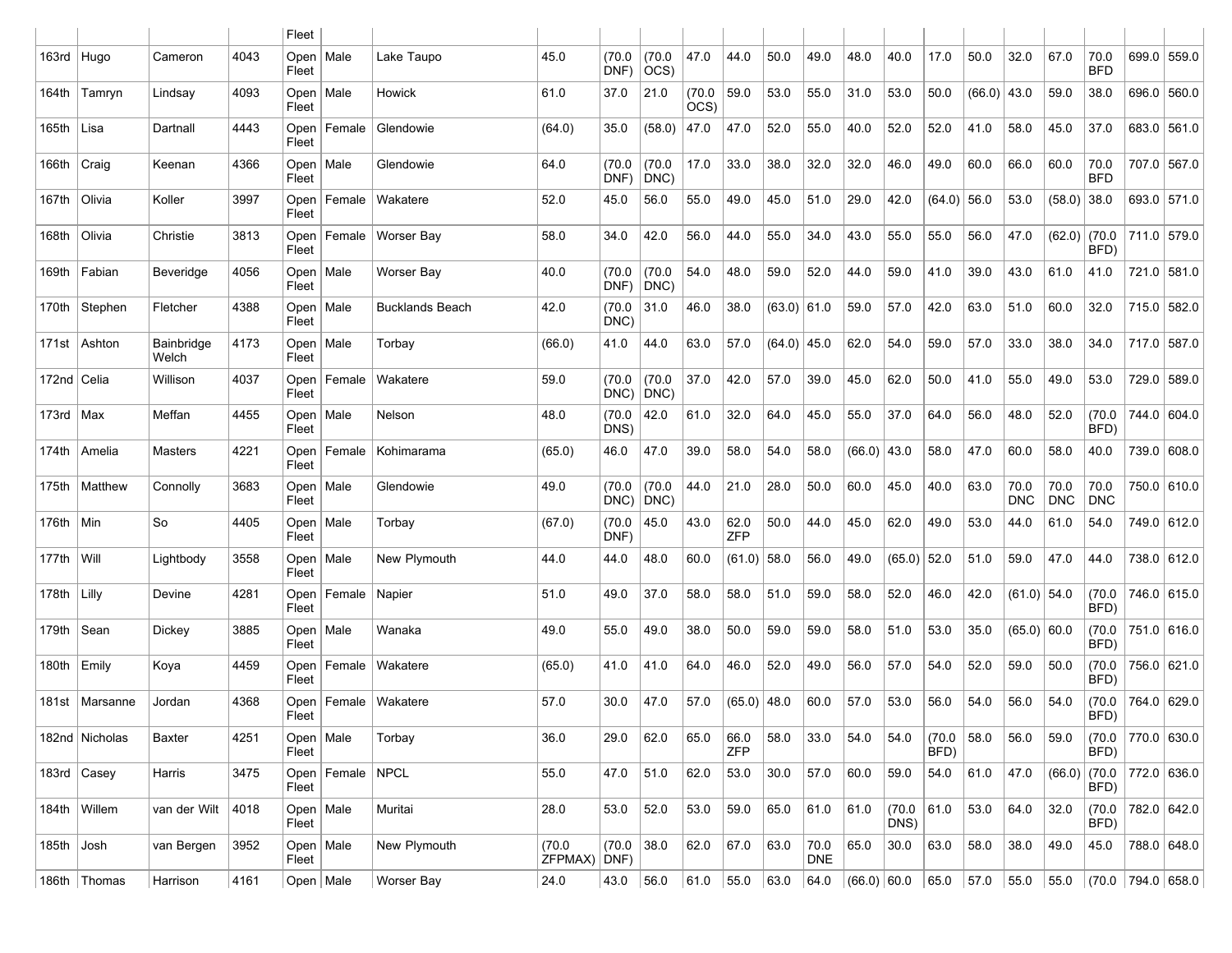|                            |               |                    |      | Fleet                |             |               |                   |                    |                         |                    |                    |                    |                    |                    |                    |                    |                    |                    |                    | BFD)               |       |               |
|----------------------------|---------------|--------------------|------|----------------------|-------------|---------------|-------------------|--------------------|-------------------------|--------------------|--------------------|--------------------|--------------------|--------------------|--------------------|--------------------|--------------------|--------------------|--------------------|--------------------|-------|---------------|
| 187th Nick                 |               | Reid               | 4461 | Fleet                | Open   Male | Glendowie     | 50.0              | (70.0)<br>DNC)     | (70.0)<br>$ DNC\rangle$ | 67.0               | 63.0               | 60.0               | 65.0               | 49.0               | 50.0               | 57.0               | 48.0               | 50.0               | 58.0               | 43.0               |       | 800.0   660.0 |
| 188th                      | Adam          | Swinburne          | 4291 | Fleet                | Open   Male | Howick        | (70.0)<br>DNF)    | (70.0)<br>DNC)     | 70.0<br>DNC             | 49.0               | 59.0<br>ZFP        | 41.0               | 62.0               | 56.0               | 61.0               | 44.0               | 60.0               | 63.0               | 55.0               | 42.0               | 802.0 | 662.0         |
| 189th                      | Benjamin      | Allen              | 3833 | Open  <br>Fleet      | Male        | Kohimarama    | 66.0              | (70.0<br>DNF)      | (70.0)<br>$ DNC\rangle$ | 56.0               | 48.0               | 48.0               | 63.0               | 63.0               | 64.0               | 28.0               | 54.0               | 66.0               | 65.0               | 51.0               |       | 812.0 672.0   |
| 190th                      | Harry         | Corston            | 4354 | Open<br>Fleet        | Male        | Charteris Bay | 45.0              | (70.0<br>DNF)      | (70.0)<br>DNC)          | 50.0               | 53.0               | 47.0               | 43.0               | 66.0               | 63.0               | 67.0               | 67.0               | 64.0               | 59.0               | 52.0               |       | 816.0 676.0   |
| 191st $\sqrt{\frac{1}{1}}$ |               | Macky              | 4025 | Open<br>Fleet        | Male        | Wakatere      | 39.0              | 46.0               | 59.0                    | 62.0               | (65.0)             | 62.0               | 62.0               | $(64.0)$ 63.0      |                    | 57.0               | 64.0               | 61.0               | 53.0               | 55.0               | 812.0 | 683.0         |
| 192nd Josh                 |               | McConnell          | 4175 | Fleet                | Open   Male | Tauranga      | (70.0)<br>OCS)    | (63.0)<br>SRS)     | 51.0<br><b>ZFP</b>      | 58.0               | 62.0               | 60.0               | 53.0               | 62.0               | 63.0               | 61.0               | 59.0               | 60.0               | 62.0               | 37.0               |       | 821.0 688.0   |
| 193rd                      | Emilie        | Waite              | 4041 | Open<br>Fleet        | Female      | New Plymouth  | (70.0)<br>ZFPMAX) | (70.0<br>DNF)      | 70.0<br>DNF             | 51.0               | 62.0               | 61.0               | 49.0               | 58.0               | 61.0               | 58.0               | 59.0               | 57.0               | 56.0               | 50.0               | 832.0 | 692.0         |
| 194th                      | Dan           | Finnemore          | 4068 | Open $ $<br>Fleet    | Male        | Wakatere      | 48.0              | (70.0)<br>DNF)     | 63.0                    | $(66.0)$ 66.0      |                    | 43.0               | 60.0               | 64.0               | 64.0               | 63.0               | 64.0               | 60.0               | 62.0               | 41.0               | 834.0 | 698.0         |
| 195th $ $ Alex             |               | Hayward-<br>Ryan   | 4282 | Open<br>Fleet        | Male        | Murrays Bay   | 51.0              | 60.0               | 53.0                    | 60.0               | (70.0)<br>DNC)     | (70.0)<br>DNC)     | 70.0<br>DNC        | 53.0               | 62.0               | 60.0               | 36.0               | 65.0               | 65.0               | 70.0<br><b>BFD</b> |       | 845.0 705.0   |
| 196th                      | Sean          | Gourley            | 3928 | Fleet                | Open   Male | Napier        | 55.0              | (70.0)<br>DNF)     | 49.0                    | 68.0<br><b>ZFP</b> | (70.0)<br>BFD)     | 52.0               | 66.0               | 67.0               | 61.0               | 64.0               | 46.0               | 54.0               | 57.0               | 70.0<br><b>BFD</b> |       | 849.0 709.0   |
| 197th                      | Brittany      | Glanfield          | 4239 | Open<br>Fleet        | Female      | Glendowie     | 58.0              | 46.0               | 59.0                    | 64.0               | 64.0               | $(65.0)$ 65.0      |                    | 65.0               | (66.0)             | 48.0               | 61.0               | 62.0               | 63.0               | 57.0               |       | 843.0 712.0   |
| 198th                      | Hannah        | Mangin             | 4228 | Open<br>Fleet        | Female      | Nelson        | (70.0)<br>OCS)    | 63.0<br><b>SRS</b> | 58.0                    | 63.0               | 60.0               | $(66.0)$ 65.0      |                    | 61.0               | 66.0               | 66.0               | 63.0               | 64.0               | 66.0               | 36.0               |       | 867.0 731.0   |
| 199th                      | Dominic       | Devine             | 4179 | Open<br>Fleet        | Male        | Glendowie     | 53.0              | (70.0<br>DNC)      | (70.0)<br>$ DNC\rangle$ | 70.0<br><b>DNC</b> | 70.0<br><b>DNC</b> | 29.0               | 35.0               | 65.0               | 70.0<br><b>DNF</b> | 70.0<br><b>DNC</b> | 70.0<br><b>DNC</b> | 70.0<br><b>DNC</b> | 70.0<br><b>DNC</b> | 70.0<br>DNC        |       | 882.0 742.0   |
| 200th                      | Johanna       | Talbot             | 4195 | Open<br>Fleet        | Female      | NPCL          | 40.0              | 60.0<br><b>SPT</b> | 60.0                    | 67.0               | $(68.0)$ 67.0      |                    | 67.0               | 68.0               | 65.0               | 68.0               | 62.0               | 65.0               | 64.0               | (70.0)<br>BFD)     |       | 891.0 753.0   |
|                            | 201st Cooper  | Hopman             | 4258 | Fleet                | Open   Male | Kohimarama    | 56.0              | (70.0<br>DNF)      | (70.0)<br>DNC)          | 58.0               | 63.0               | 67.0               | 67.0               | 67.0               | 64.0               | 55.0               | 62.0               | 70.0<br><b>DNF</b> | 65.0               | 70.0<br><b>DNC</b> |       | $904.0$ 764.0 |
|                            | 202nd   Marco | Tyler-<br>Rodrigue | 4367 | $Open \mid$<br>Fleet | Male        | wakatere      | 68.0              | (70.0)<br>DNS)     | (70.0)<br>DNC)          | 65.0               | 62.0               | 65.0               | 63.0               | 64.0               | 67.0               | 66.0               | 70.0<br><b>BFD</b> | 67.0               | 66.0               | 56.0               |       | $919.0$ 779.0 |
| $203rd$   Islay            |               | Fowler             | 3983 | Open<br>Fleet        | Female      | Charteris Bay | 46.0              | (70.0              | (70.0)<br>$DNC$ $ DNC$  | 70.0<br><b>DNC</b> | 70.0<br><b>DNC</b> | 70.0<br><b>DNC</b> | 70.0<br><b>DNC</b> | 70.0<br><b>DNC</b> | 70.0<br><b>DNC</b> | 70.0<br><b>DNC</b> | 70.0<br><b>DNC</b> | 70.0<br><b>DNC</b> | 70.0<br><b>DNC</b> | 70.0<br><b>DNC</b> | 956.0 | 816.0         |

### **Scoring codes used**

| Code       | <b>Description</b>                                                    | <b>Points</b> |
|------------|-----------------------------------------------------------------------|---------------|
| ARB        | Arbitration                                                           | 38            |
| <b>BFD</b> | Black flag disqualification under rule 30.3                           | 70            |
| <b>DNC</b> | Did not come to the starting area                                     | 70            |
| <b>DNE</b> | Disqualification (other then DGM) not excludable under rule $88.3(b)$ | 70            |
| <b>DNF</b> | Started but did not finish                                            | 70            |
| <b>DNS</b> | Came to the start area but did not start                              | 70            |
| <b>DPI</b> | Breaches of Instruction                                               | 10.9          |